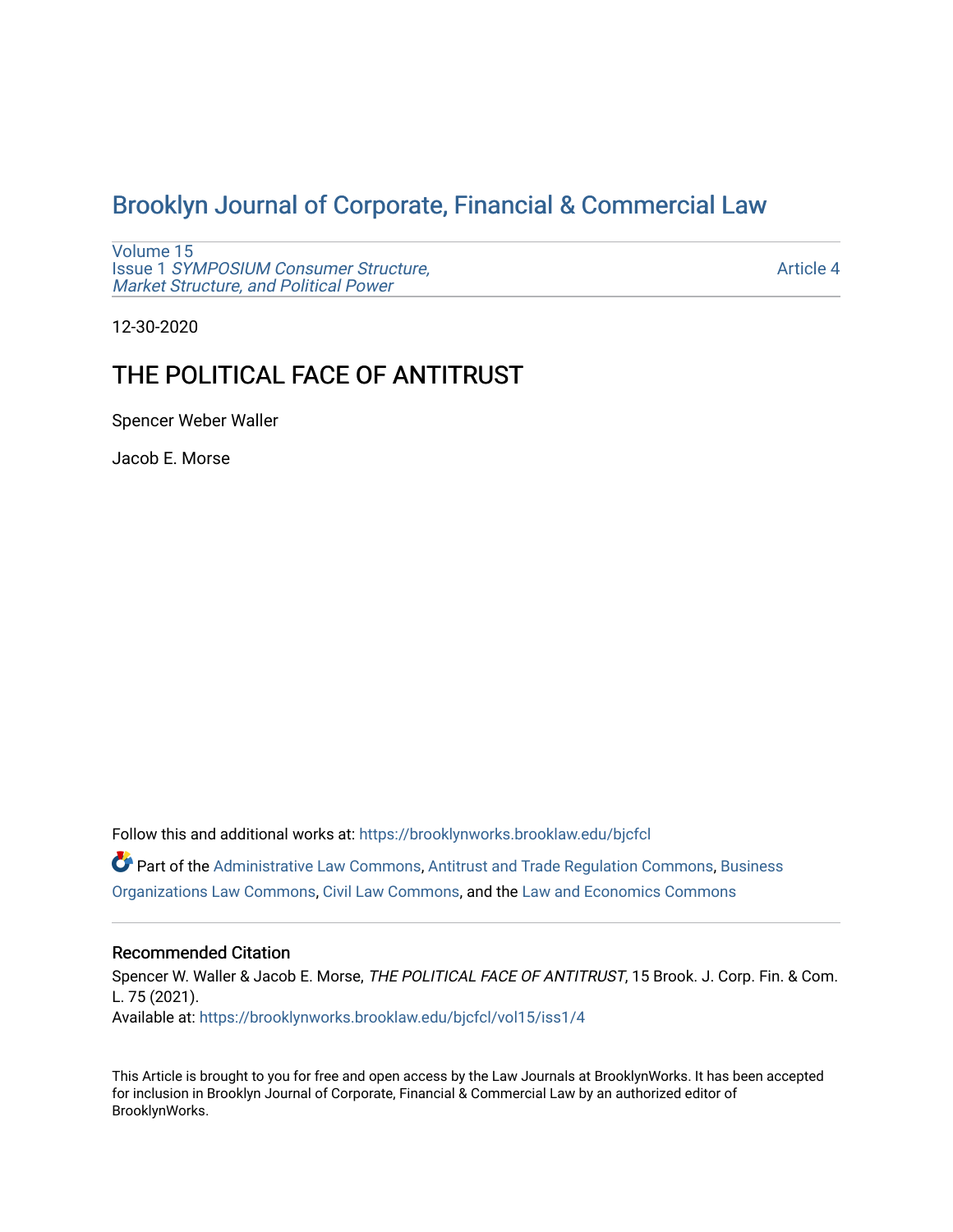## THE POLITICAL FACE OF ANTITRUST

Spencer Weber Waller\* Jacob E. Morse\*\*

#### **ABSTRACT**

The last twenty years have brought antitrust back to the fore as a political issue of greater salience. Several booms and busts in the economy have highlighted the issue of corporate power in the economy and the political system. The growing influence and aggressiveness of the European Union and other jurisdictions' competition laws have highlighted the relative retreat in the United States. Political movements in the United States have brought issues of corporate power and its abuse back into the public limelight and with them a greater political salience for antitrust in the election cycle of 2020.

## INTRODUCTION

Antitrust law is having a moment. After decades of languishing as a relatively technical legal specialty, issues of corporate concentration, income inequality, abuse of dominance and power, and the harms of lenient merger policy have returned as issues of public discussion and debate.

The return of antitrust as a matter of political and public discourse is welcome, but not surprising. United States antitrust law was born out of the political turbulence that arose from industrialization of the national economy in the second half of the nineteenth century, following the end of the Civil War.<sup>1</sup> Candidates ran for state and federal office under the banner of the Anti-Monopoly and Populist Parties.<sup>2</sup> Political turmoil led to the enactment of state, $3$  and then federal, $4$  antitrust laws. By 1912, the U.S. Presidential race arguably turned on the differing antitrust visions of the three leading

<sup>\*</sup> John Paul Stevens Chair in Competition Law; Professor and Director, Institute for Consumer Antitrust Studies, Loyola University Chicago School of Law. Thanks to Reilly Dougherty for additional research and Maciej Bernatt, John Breen, Darren Bush, Christine Chabot, Ted Janger, Barry Sullivan, and participants at virtual workshops at Brooklyn Law School, Instituto Derecho Competencia (Buenos Aires), Loyola University Chicago School, and the Yale Thurman Arnold Project for their thoughtful comments. The preparation of this essay was supported by a summer grant research from Loyola University Chicago School of Law.

<sup>\*\*</sup> J.D. Expected 2021, Loyola University Chicago School of Law.

<sup>1.</sup> HANS B. THORELLI, THE FEDERAL ANTITRUST POLICY: ORIGINATION OF AN AMERICAN TRADITION (1955); Overview and history of the antitrust laws, 1 Health Care and Antitrust L. § 1:3 (2020).

<sup>2.</sup> GRETCHEN RITTER, GOLDBUGS AND GREENBACKS: THE ANTIMONOPOLY TRADITION AND THE POLITICS OF FINANCE IN AMERICA 1865-1996 8–12 (1997).

<sup>3</sup>. See generally James May, Antitrust Practice and Procedure in the Formative Era: The Constitutional and Conceptual Reach of State Antitrust Law, 1880-1918, 135 U. PA. L. REV. 495 (1987).

<sup>4</sup>. See generally WILLIAM LETWIN, LAW AND ECONOMIC POLICY IN AMERICA: THE EVOLUTION OF THE SHERMAN ACT 95–99 (1965).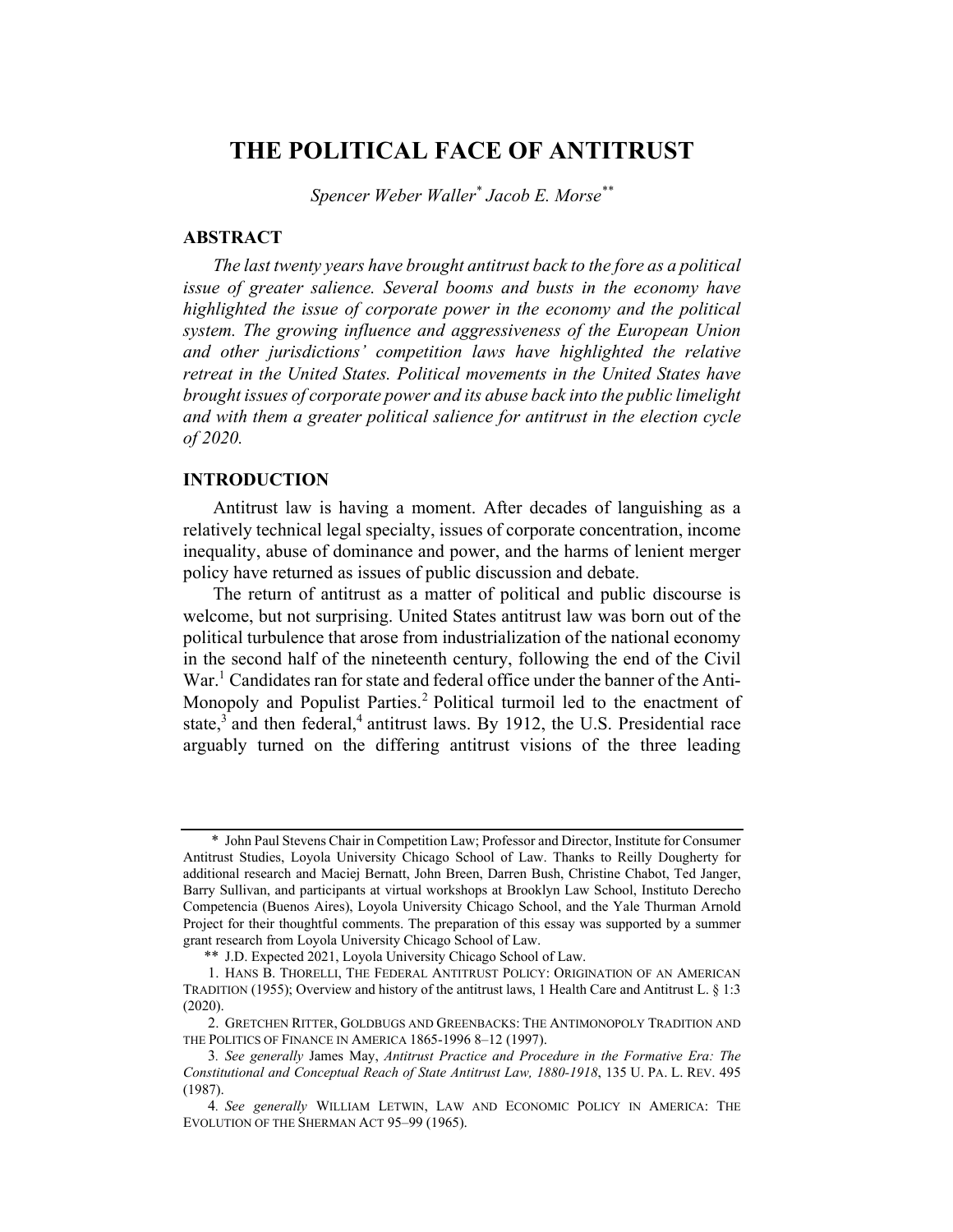candidates.<sup>5</sup> In the post-World War II era, both major parties supported the vigorous enforcement of the antitrust laws and trumpeted that support in their political platforms in Presidential campaigns. 6

That tide began to ebb in the late 1970s and 1980s. At first, bi-partisan deregulation gained support and then the Regan Revolution and the Chicago School of Law and Economics eroded public and judicial support for antitrust enforcement.<sup>7</sup> Antitrust law became lumped in the public view as part of generally disfavored government regulation of the economy.

The last twenty years have brought antitrust back to the fore as a political issue of greater salience. Several booms and busts in the economy have highlighted the issue of corporate power in the economy and the political system. The growing influence and aggressiveness of the European Union and other jurisdictions' competition laws have highlighted the relative retreat in the United States.<sup>8</sup> Political movements in the United States have brought issues of corporate power and its abuse back into the public limelight and with them a greater political salience for antitrust in the election cycle of 2020.

This Article examines the modern political face of antirust. First, we discuss the numerous antitrust platforms, promises, legislation, hearings, and investigations that have been introduced and discussed during the 2020 election cycle. Second, we survey some of the ways that antitrust issues have become part of the public discourse. Finally, we celebrate this trend as good for antitrust and the body politic.

## I. CAMPAIGN PLATFORMS AND POLICIES

The principal campaign promises and proposals by the leading candidates in the 2020 Presidential election are a sign of the return of antitrust as an important contemporary political discussion. Unlike recent past elections, antitrust issues were front and center among the many Democratic contenders in the 2020 primaries until Super Tuesday largely decided that contest and the COVID-19 pandemic dominated the news cycle.<sup>9</sup>

<sup>5</sup>. See generally JAMES CHACE, 1912: WILSON, ROOSEVELT, TAFT AND DEBS—THE ELECTION THAT CHANGED THE COUNTRY (2005).

<sup>6</sup>. See National Political Party Platforms, AM. PRESIDENCY PROJECT (last visited Aug. 26, 2020), https://www.presidency.ucsb.edu/documents/presidential-documents-archive-guidebook/ national-political-party-platforms.

<sup>7.</sup> See generally ROBERT PITOFSKY, HOW THE CHICAGO SCHOOL OVERSHOT THE MARK: THE EFFECT OF CONSERVATIVE ECONOMIC ANALYSIS ON U.S. ANTITRUST (2008).

<sup>8</sup>. See generally Spencer Weber Waller, The Omega Man or the Isolation of U.S. Law, 52 CONN. L. REV. 123 (2020) (surveying the history of antitrust law in the United States and offering comparisons with the European Union).

<sup>9.</sup> The COVID-19 pandemic also brought a host of new antitrust issues which are discussed in current news cycles. Issues of COVID-19-related price gouging, for example, were almost immediately discussed. See, e.g., Michael Levenson, Price Gouging Complaints Surge Amid Coronavirus Pandemic, N.Y. TIMES (Mar. 27, 2020), https://www.nytimes.com/2020/03/27/us/ coronavirus-price-gouging-hand-sanitizer-masks-wipes.html; Stephanie Zimmerman, Illinois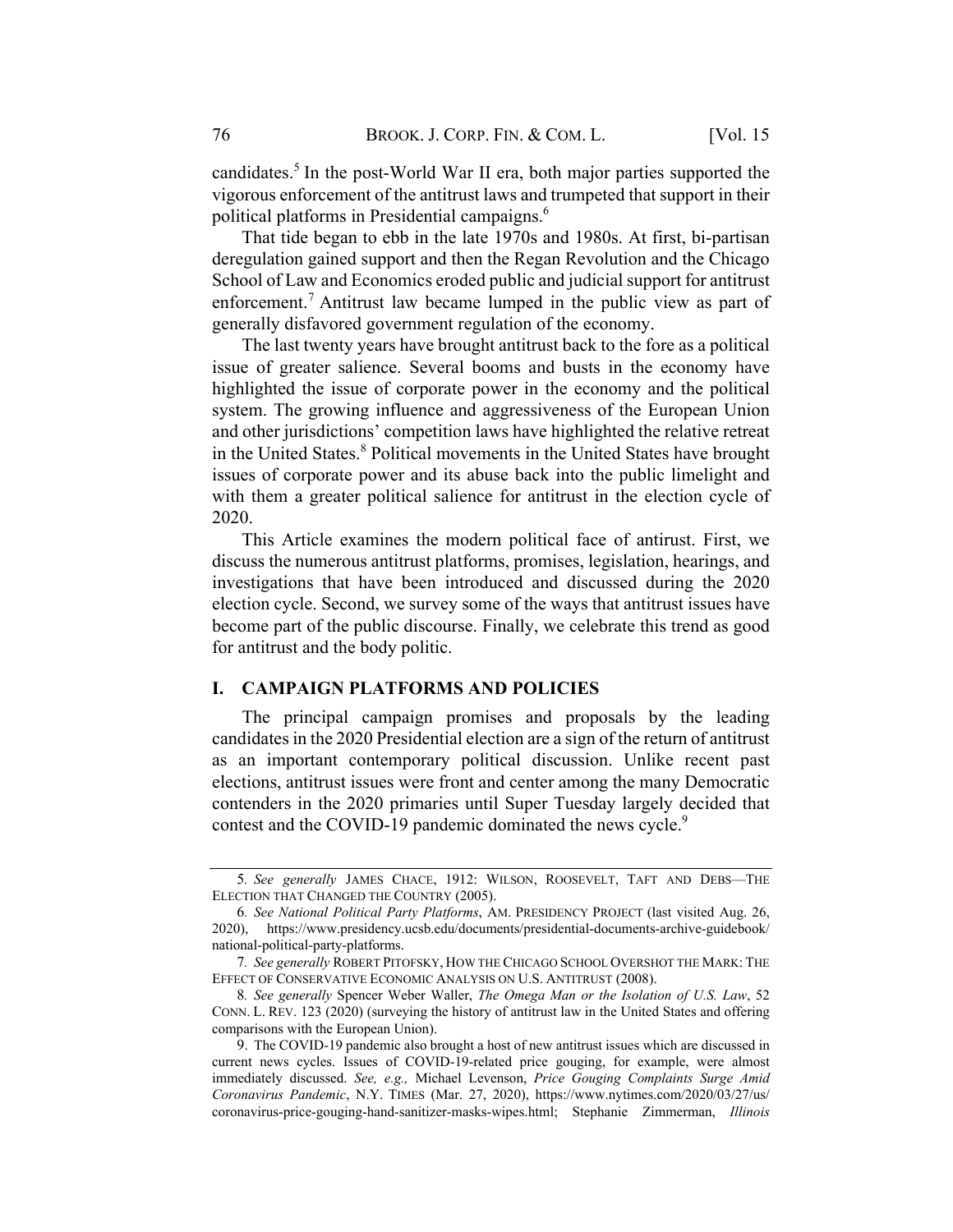#### A. SENATOR AMY KLOBUCHAR

Senator Amy Klobuchar centered many of her antitrust proposals around merger reform. Klobuchar sought to clarify that existing antitrust laws required agencies to take into account more than just possible effects on price when reviewing a merger.<sup>10</sup> Klobuchar also sought to increase the cost of merger filing fees "so that merging parties of the largest deals start paying their fair share."<sup>11</sup> Further, Klobuchar wanted to shift the burden of proof to merging parties to show that their merger would not materially harm competition.<sup>12</sup>

Senator Klobuchar, like many of the other 2020 candidates, also proposed antitrust reform in the agribusiness sector. Klobuchar was concerned with concentration in the agriculture industry and pledged to look at recent large mergers and acquisitions.<sup>13</sup> Klobuchar further pledged that she would require the United States Department of Agriculture (USDA) "to collect and publish concentration information in agricultural markets and to allow the USDA to participate in the review of proposed mergers in the agricultural sector."<sup>14</sup>

Senator Klobuchar's flagship idea was the creation of the Office of Competition Advocate (OCA).<sup>15</sup> The OCA would be an arm of the Federal Trade Commission  $(FTC)$ ,<sup>16</sup> headed by a Competition Advocate, who reports directly to the Chairman of the FTC.<sup>17</sup> The OCA would effectively be the federal government's antitrust thinktank. It would collect data on

11. Klobuchar, supra note 10.

12. Id. See also Consolidation Prevention and Competition Promotion Act of 2019, S. 307, 116th Cong. § 2(b)(4) (2019).

13. Klobuchar, supra note 10.

attorney general calls for Amazon, other sellers to police coronavirus price-gouging, CHI. SUN TIMES (Mar. 25, 2020, 6:14 PM), https://chicago.suntimes.com/coronavirus/2020/3/ 25/21194411/illinois-attorney-general-raoul-coronavirus-price-gouging-sanitizer-masks-amazonfacebook-walmart; Geneva Sands & Priscilla Alvarez, Feds target price gouging as states and hospitals swarm private market for supplies, CNN (Apr. 25, 2020, 12:09 PM), https://www.cnn.com/2020/04/25/politics/fema-doj-price-gouging-supplies/index.html.

<sup>10</sup>. See Amy Klobuchar, Senator Klobuchar's Plan for the Future of Work and a Changing Economy, MEDIUM (Dec. 5, 2019), https://medium.com/@Amy\_Klobuchar/senator-klobucharsplan-for-the-future-of-work-and-a-changing-economy-4c7c0b859fec; see also John Delany's Plan for Antitrust Policy, JOHN DELANEY, https://www.johndelaney.com/issues/antitrust/ (last visited Apr. 3, 2020) (proposing policy that would "[i]nstruct the federal courts and the antitrust enforcement agencies to also weigh long term market structure when reviewing a proposed merger").

<sup>14.</sup> Amy Klobuchar, Senator Klobuchar's Plan from the Heartland: Strengthening our Agricultural and Rural Communities, MEDIUM (Aug. 7, 2019), https://medium.com/ @Amy\_Klobuchar/senator-klobuchars-plan-from-the-heartland-strengthening-our-agriculturaland-rural-communities-405cb6b3234d.

<sup>15.</sup> Consolidation Prevention and Competition Promotion Act of 2019, S. 307, 116th Cong. § 5(b) (2019); Klobuchar, supra note 10.

<sup>16.</sup> Consolidation Prevention and Competition Promotion Act of 2019, S. 307, 116th Cong. § 5(b) (2019).

<sup>17.</sup> *Id.* at §  $5(c)(1)(A)$ .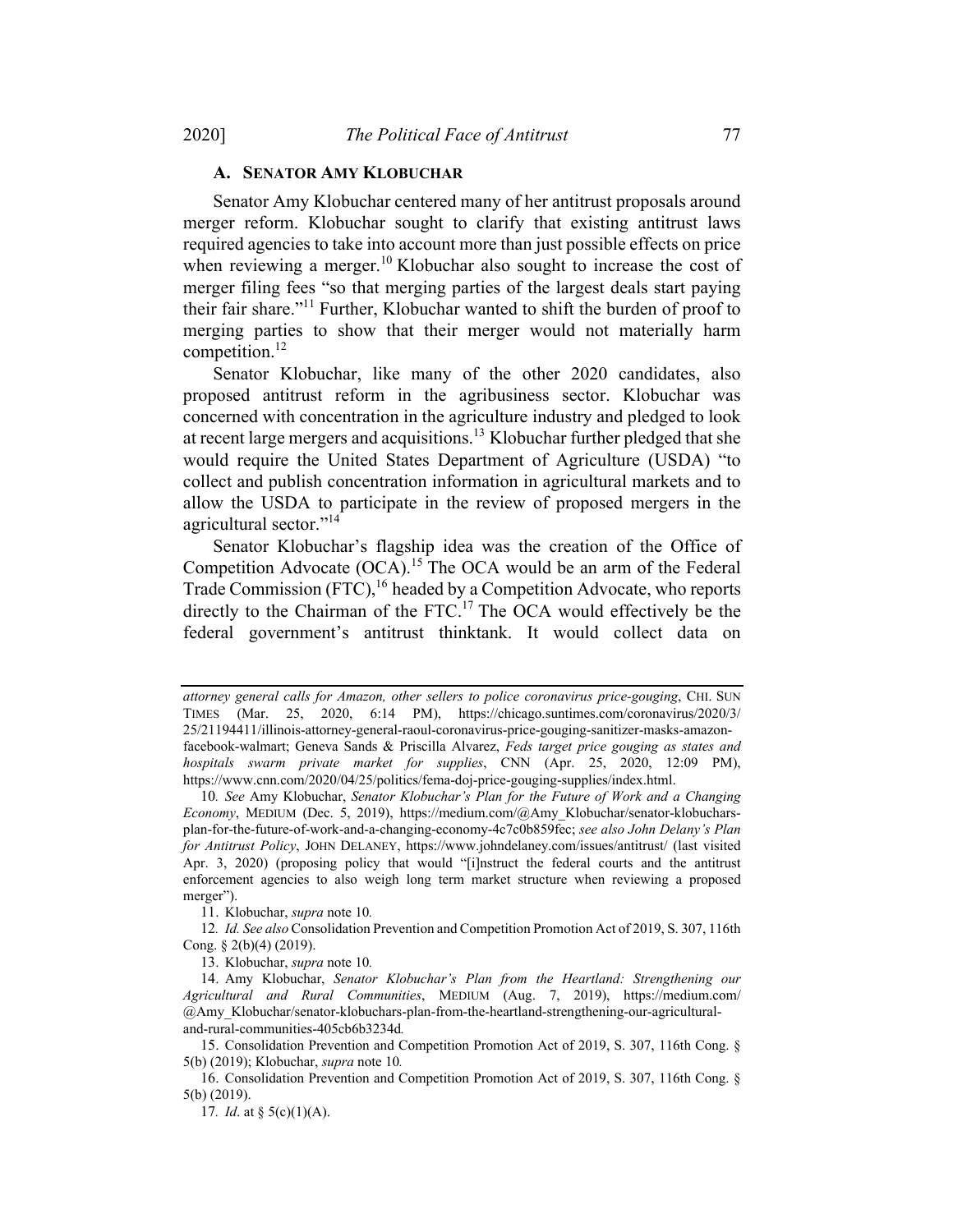anticompetitive activity—through coordination with other agencies and subpoena power—and then publicly release such data, along with recommendations to enforcement agencies on what action should be taken.<sup>18</sup> While the OCA would lack formal enforcement authority, it would have the authority to subpoena information that it was unable to obtain through coordination with other agencies.<sup>19</sup>

#### **B. SENATOR BERNIE SANDERS**

Senator Bernie Sanders similarly centered his antitrust platform around anticompetitive mergers and acquisitions. <sup>20</sup> Senator Sanders proposed revisiting recent mergers and pledged to undo those that have highly concentrated markets, harmed workers, raised prices, or are otherwise anticompetitive.<sup>21</sup> He likewise pledged to break up any corporation that attained dominant market share and could use its market power in an anticompetitive way.<sup>22</sup>

Senator Sanders also sought to use the FTC to study mergers and acquisitions.<sup>23</sup> Sanders proposed that the FTC study and identify common anti-competitive business practices, and that any company engaging in such behavior would not be able to obtain merger approval.<sup>24</sup> The results of the FTC's study would be utilized to craft new, "bright-line merger guidelines that set caps for vertical mergers, horizontal mergers, and total market share."<sup>25</sup>

Senator Sanders proposed to use the FTC in a way that no other candidate had contemplated. Sanders proposed allowing the FTC to issue administrative fines as well as the ability to halt mergers without first challenging them in federal court.<sup>26</sup> Further, Sanders sought to grant the FTC

<sup>18.</sup> *Id.* at §§ 5(e)–(g).

<sup>19.</sup> *Id.* at  $\S$  5(f)(1).

<sup>20</sup>. See generally Corporate Accountability and Democracy, BERNIE, https://berniesanders.com /issues/corporate-accountability-and-democracy/ (last visited Apr. 10, 2020).

<sup>21.</sup> Senator Sanders was critical of mergers that have taken place under the Trump administration, pledging to look at all mergers which have taken place since Trump took office. Senator Sanders further proposed that the FTC review all mergers over the past 40 years to develop new merger guidelines. Review All Mergers that Have Taken Place During the Trump Administration, BERNIE, https://berniesanders.com/issues/corporate-accountability-anddemocracy/ (last visited Apr. 10, 2020).

<sup>22</sup>. Id.

<sup>23</sup>. Id.

<sup>24.</sup> Id. (The Sanders plan would also end institutional deference to the consumer welfare standard, and his plan instead cites to a paper from the Roosevelt Institute proposing a new standard: the effective competition standard); See also Marshall Steinbaum & Maurice E. Stucke, The Effective Competition Standard, ROOSEVELT INST. (Sept. 25, 2018), https://rooseveltinstitute.org/ effective-competition-standard/.

<sup>25.</sup> Review All Mergers that Have Taken Place During the Trump Administration, *supra* note 21.

<sup>26.</sup> Id. Sanders cites to a plan out of the Great Democracy Initiative. See Ganesh Sitaraman, Taking Antitrust Away from the Courts, GREAT DEMOCRACY INITIATIVE (Sept. 2018),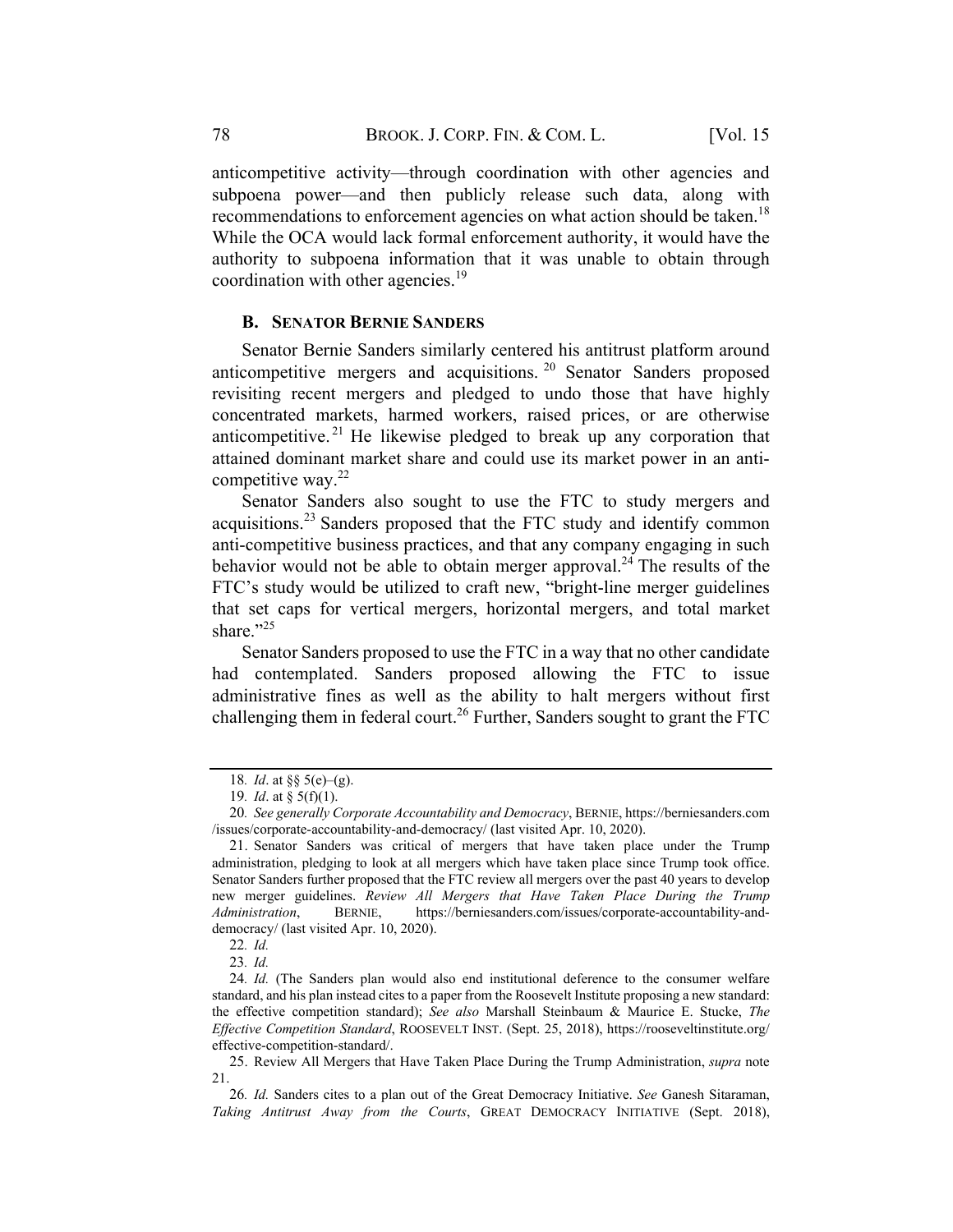full rulemaking authority under the Sherman, Clayton, and Packers and Federal Trade Commission Acts.<sup>27</sup> Finally, the FTC would be directed to prepare an annual report on the impacts of mergers across markets.<sup>28</sup>

Senator Sanders' plans also addressed anti-competitive harms faced by the agribusiness industry. Sanders proposed placing a moratorium on both mergers and vertical integration of large agribusiness corporations.<sup>29</sup> Sanders further proposed reestablishing and strengthening the Grain Inspectors, Packers, and Stockyards Administration (GIPSA) in order to provide basic protections to farmers dealing with big food companies. <sup>30</sup> Sanders also pledged to pass a national "right-to-repair" law that would give farmers full rights over the machines they buy, instead of being required to go to an authorized repair agent. $31$ 

#### C. SENATOR ELIZABETH WARREN

Senator Elizabeth Warren's proposals were perhaps the most comprehensive of all the candidates. Warren proposed plans directed at merger reform in the agribusiness sphere addressing consolidation in the healthcare and technology industries, as well as plans to address labor and antitrust law issues. Warren first proposed directing the FTC to block all future mergers between hospitals unless the merging companies could show that the merged entity can maintain or improve access to care.<sup>32</sup> She likewise proposed reforms to strengthen FTC oversight of the healthcare industry as well as those that would require mergers involving healthcare centers be reported to the FTC.<sup>33</sup>

Senator Warren further proposed several novel plans at the intersection of antitrust and labor laws. First, Warren proposed amending the antitrust

28. Id.

31. Id.

https://greatdemocracyinitiative.org/wp-content/uploads/2018/09/Taking-Antitrust-Away-fromthe-Courts-Report-092018-3.pdf.

<sup>27.</sup> In the same vein, Sanders proposed repealing the rulemaking burdens imposed upon the FTC by the Magnuson-Moss Act, as well as repealing the section of the Magnuson-Moss Act that states that the FTC will be funded through appropriations, and rather, proposed that the agency would be "granted reasonable fees to carry out its duties." Review All Mergers that Have Taken Place During the Trump Administration, supra note 21.

<sup>29</sup>. Policies Leveling the Playing Field for Farmers and Farmworkers, BERNIE, https://berniesanders.com/issues/revitalizing-rural-america/ (last visited Apr. 13, 2020); Senator (and then-candidate) Cory Booker was the first among presidential contenders to suggest placing a moratorium on Big Food mergers. See Cory Booker, Cory Booker: A handful of companies make most of our food. We need to end big food mergers, CNN BUS. (Jul. 25, 2019, 8:08 AM), https://www.cnn.com/2019/07/25/perspectives/cory-booker-antitrust-farmers/index.html.

<sup>30.</sup> Policies Leveling the Playing Field for Farmers and Farmworkers, supra note 29.

<sup>32</sup>. Investing in Rural America, WARREN DEMOCRATS, https://elizabethwarren.com/ plans/invest-rural (last visited Apr. 14, 2020).

<sup>33.</sup> Additional reforms included authorization of the FTC to conduct reviews for anticompetitive behavior of hospitals, updating Department of Justice (DOJ) vertical merger guidelines, and examining vertically integrated health care companies for anti-competitive practices. See id.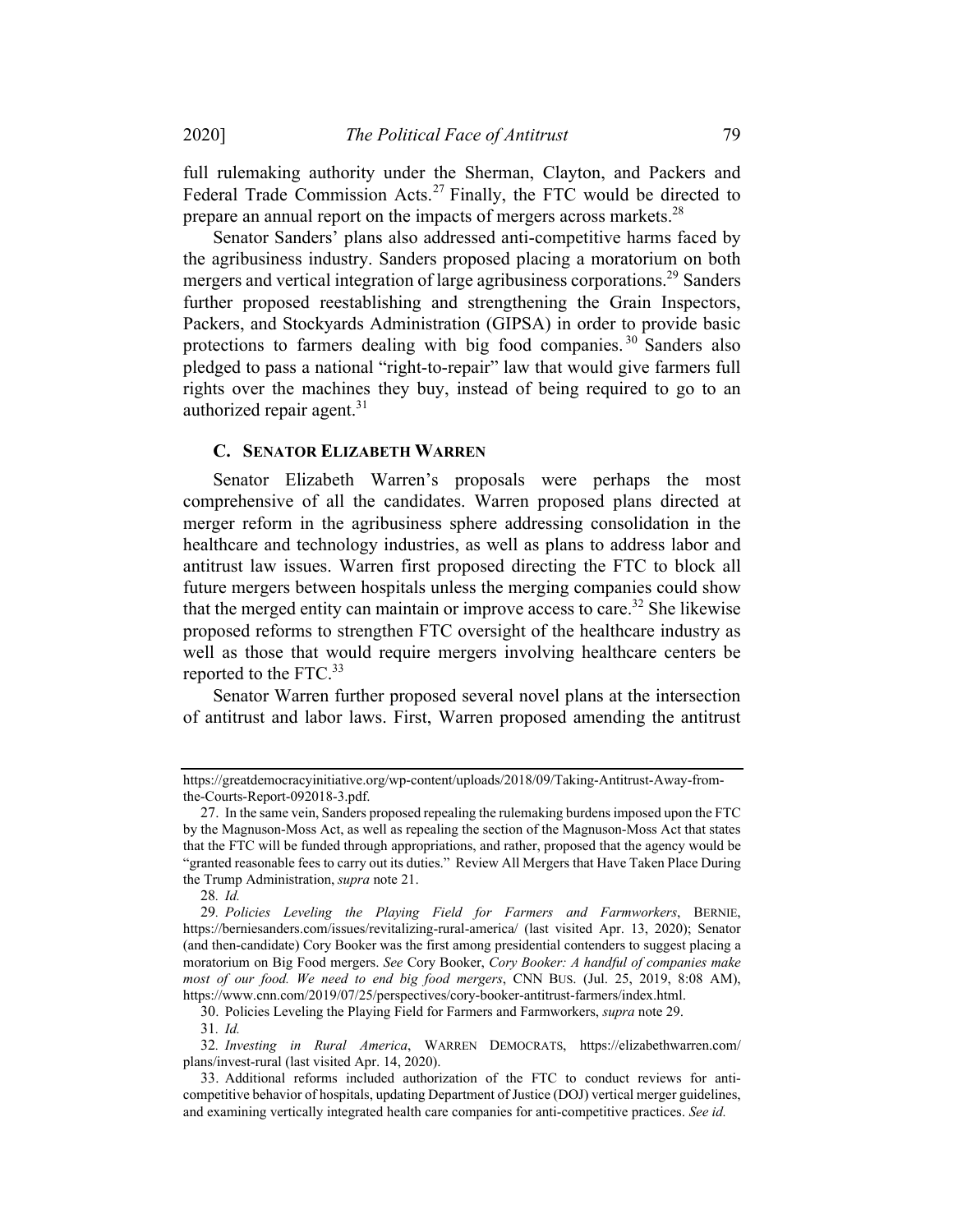laws to protect gig workers, currently classified as independent contractors,  $34$ in order to allow them to bargain collectively or unionize.<sup>35</sup> Warren also suggested that she would use existing authority to reject mergers that would drive wages down.<sup>36</sup> She finally proposed banning "no-poach" agreements where competing firms refuse to recruit or hire each other's employees. $37$ 

Senator Warren also had plans to address anticompetitive practices in the agribusiness industry. Senator Warren committed to appoint "trustbusters" to review—and reverse—anticompetitive mergers.<sup>38</sup> Recognizing the harms caused by widespread vertical integration in the agribusiness sector, Warren further committed to break up vertically integrated agribusiness companies in order to give farmers more bargaining power when dealing with these companies.  $39$  Senator Warren finally committed to supporting "right-torepair" legislation, as Bernie Sanders also proposed, as well as legislation that would make federal checkoff programs voluntary.<sup>40</sup>

Most notably, Senator Warren released a comprehensive plan to break up tech monopolies, which garnered a fair amount of press and national attention.41 Warren's proposal centers around a concept she terms "platform utilities."<sup>42</sup> These are companies with an annual global revenue of \$25 billion or more that offer some sort of online marketplace, exchange, or platform for connecting third-parties.<sup>43</sup> Such companies would be barred from owning

<sup>34</sup>. See generally What is a gig worker?, GIG ECON. DATA HUB, https:// www.gigeconomydata.org/basics/what-gig-worker (last visited Apr. 14, 2020).

<sup>35</sup>. Empowering American Workers, WARREN DEMOCRATS, https://elizabethwarren.com/ plans/empowering-american-workers (last visited Apr. 14, 2020).

<sup>36</sup>. Id. Warren relies on a law review article for this proposal. See Suresh Naidu, Eric. A Posner & Glen Weyl, Antitrust Remedies for Labor Market Power, 132 HARV. L. REV. 537, 570 (2018).

<sup>37.</sup> Investing in Rural America, supra note 32. See also End Employer Collusion Act, S. 2215, 116th Cong. (2019).

<sup>38</sup>. Leveling the Playing Field for America's Family Farmers, WARREN DEMOCRATS, https://elizabethwarren.com/plans/americas-family-farmers (last visited Apr. 14, 2020).

<sup>39</sup>. Id. (While Warren's plan pledged to break up integrated agribusiness corporations, it did not specify to what extent such companies would need to be vertically integrated in order for her administration to break them up, nor did it make mention of integrated companies needing to engage in anticompetitive behavior).

<sup>40.</sup> Federal checkoff programs require producers of certain products—including beef, pork, eggs, chicken, and corn—to pay a portion of their sales into a federal checkoff program which is used to fund advertising campaigns. Arguably, the money small business farmers pay into the program eventuate in lobbying and advertising that benefit big agricultural companies. See, e.g., Leveling the Playing Field for America's Family Farmers, supra note 38; OCM Staff, Top 10 Most Egregious Checkoff Program Abuses, ORG. FOR COMPETITIVE MKT. (May 14, 2018), https://competitivemarkets.com/top-10-most-egregious-checkoff-program-abuses/.

<sup>41</sup>. See, e.g., Matt Stevens, Elizabeth Warren on Breaking Up Big Tech, N.Y. TIMES (Jun. 26, 2019), https://www.nytimes.com/2019/06/26/us/politics/elizabeth-warren-break-up-amazonfacebook.html; Lauren Gambino, 'Too much power': it's Warren v Facebook in a key 2020 battle, GUARDIAN (Oct. 20, 2019 8:04 AM), https://www.theguardian.com/us-news/2019/oct/19/elizabeth -warren-facebook-break-up.

<sup>42.</sup> Elizabeth Warren, Here's how we can break up Big Tech, MEDIUM (Mar. 8, 2019), https://medium.com/@teamwarren/heres-how-we-can-break-up-big-tech-9ad9e0da324c. 43. Id.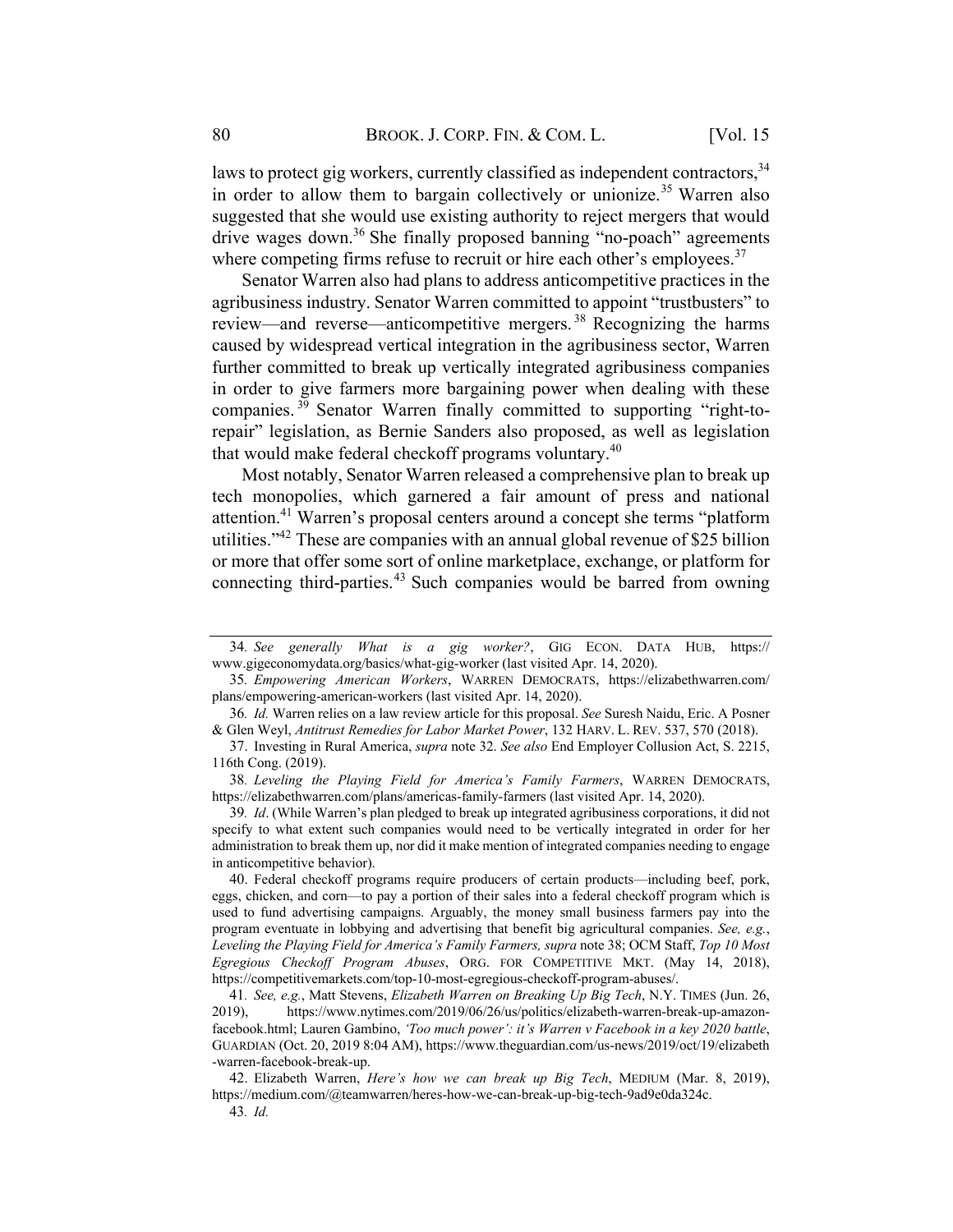both the platform utility and any participants on the platform, and would be required to meet a standard of "fair, reasonable, and nondiscriminatory dealing" with its users.<sup>44</sup> Moreover, platform utilities would be prohibited from transferring or sharing data with third parties. <sup>45</sup> Warren's proposal provided that federal regulators, State Attorneys General, and injured private parties would have standing to sue a platform utility in order to enjoin conduct in violation of her plan, to disgorge ill-gotten gains, and to be awarded treble damages.<sup>46</sup> Any company in violation of the requirements of her plan would also be forced to pay a fine of 5 percent of annual revenue.<sup>47</sup>

#### D. FORMER VICE PRESIDENT JOSEPH BIDEN

As the eventual Democratic Nominee in the 2020 general election, it was somewhat surprising to see the former Vice President's lack of any type of concrete antitrust proposal. Biden's campaign website included various proposals, none of which squarely addressed antitrust issues. <sup>48</sup> Some of Biden's plans tangentially mentioned increased enforcement modification of antitrust laws as a part of a greater economic vision,  $49$  but no plan was focused primarily on antitrust, and certainly none as comprehensive as several of Biden's former competitors.

While Biden has recognized the dangers Big Tech poses to competition and consumers in the United States, he has only made off-hand comments related to antitrust enforcement particularly with respect to Big Tech, instead of putting forth or endorsing any specific policy proposals.<sup>50</sup>

### E. OTHER DEMOCRATIC CANDIDATE PROPOSALS

Among the remaining 2020 Democratic candidates, several others either proposed additional ideas or agreed with ideas already proposed by other candidates. Representative John Delaney proposed that he would instruct

46. Id.

50. When asked if he would support breaking up Big Tech, Biden stated, "I don't think we spend nearly enough time focusing on antitrust measures. And the truth of the matter is I think it's something we should take a really hard look at." See Joe Biden says he's open to breaking up Facebook, CNBC (May 13, 2019, 7:56 PM), https://www.cnbc.com/2019/05/14/2020-hopeful-joebiden-says-hes-open-to-breaking-up-facebook.html. He went on to praise Elizabeth Warren's arguments for breaking up tech companies, however, he stopped short of endorsing Warren's plan outright, calling it "premature." See id.

<sup>44</sup>. Id.

<sup>45</sup>. Id.

<sup>47</sup>. Id.

<sup>48</sup>. See generally BIDEN HARRIS, https://joebiden.com/joes-vision/ (last visited Oct. 25, 2020).

<sup>49</sup>. See, e.g., The Biden Plan for Rural America, BIDEN HARRIS, https://joebiden.com/rural/ (last visited Oct. 25, 2020) (promising to protect small and medium farms from the harms of increased market concentration through strengthening enforcement of the Sherman, Clayton, and the Packers and Stockyards Acts); The Biden Plan for Strengthening Worker Organizing, Collective Bargaining, and Unions, BIDEN HARRIS, https://joebiden.com/empowerworkers/ (last visited Oct. 25, 2020) (promising to modify antitrust laws to allow for independent contractors to organize and bargain collectively).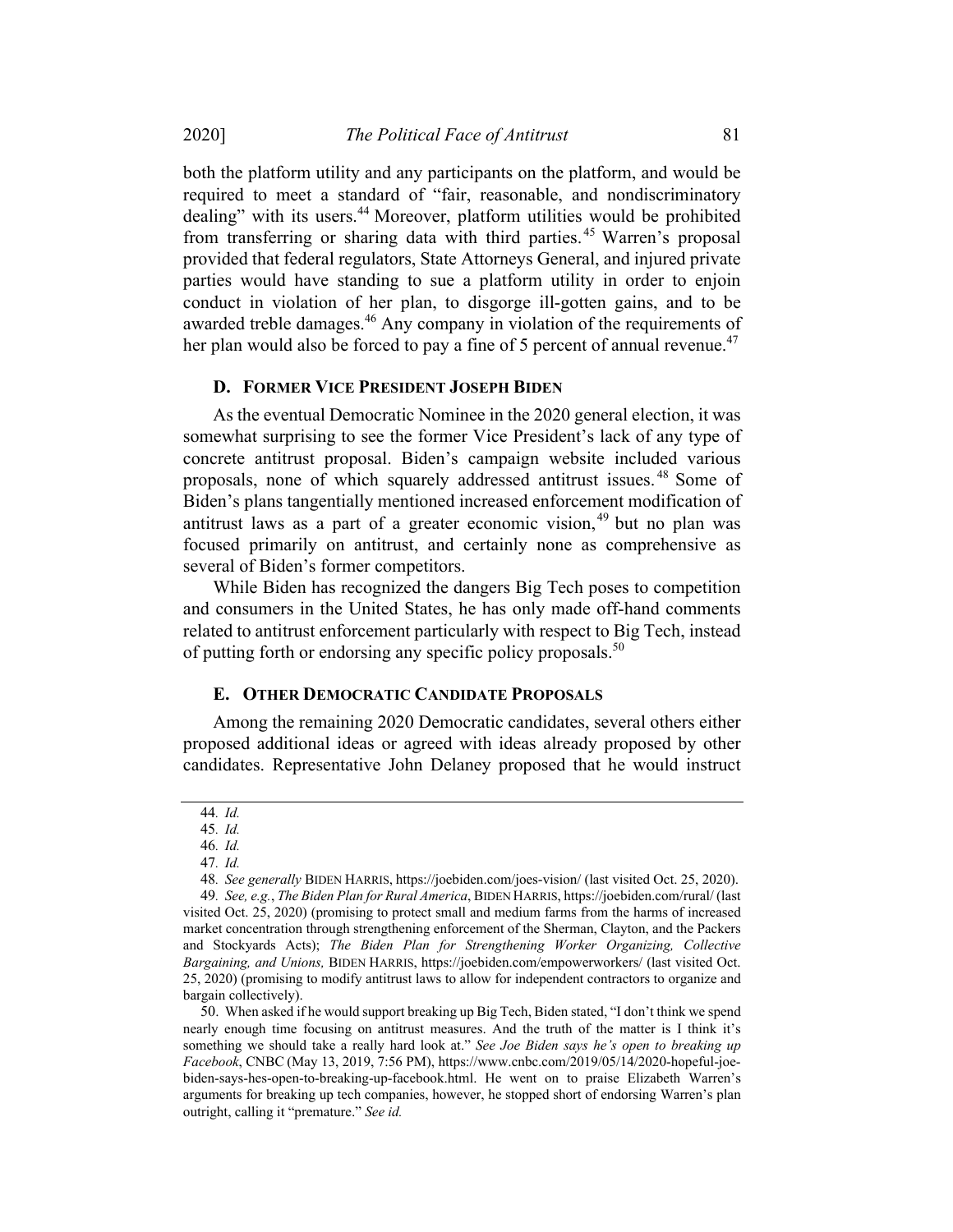federal courts to weigh long term market structure when reviewing a potential merger,<sup>51</sup> and further stated that he would "make it clear" that the Clayton and Sherman Acts authorize the unwinding of previous mergers.<sup>52</sup> Mayor Pete Buttigieg stated that he would lower reporting requirements for mergers and revive an arm of USDA responsible for policing competition in the agricultural marketplace. <sup>53</sup> Senator Cory Booker consistently criticized consolidation in the agriculture industry and advocated for policies (and legislation) that would address such concerns.<sup>54</sup>

#### F. PRESIDENT DONALD TRUMP

President Trump has yet to put forward a cognizable plan related to antitrust.<sup>55</sup> In regard to Big Tech, President Trump has said that "there's something going on,"<sup>56</sup> but has not elaborated with any formal policy proposals. Only after U.S. Representative David Cicilline opened an investigation into digital markets and competition concerns,  $57$  did the FTC order leading technology companies to turn over a trove of information related to their acquisitions during the  $2010s$ .<sup>58</sup> The FTC and the DOJ announced that the FTC would focus its investigation on Facebook and Amazon, while the DOJ would focus on Google and Apple.<sup>59</sup> On the same day as the FTC announced its tech investigation, a federal judge approved

<sup>51</sup>. John Delaney's Plan for Antitrust Policy, supra note 10.

<sup>52</sup>. Id. (Delaney also committed to extending the Clayton Act to block vertical mergers that could have anticompetitive effects—especially so in the agricultural industry).

<sup>53.</sup> Arren Kimbel-Sannit, How Buttigieg would address rural economic issues, POLITICO (Aug. 13, 2019, 3:36 PM), https://www.politico.com/story/2019/08/13/buttigieg-rural-economy-iowatrip-1657909.

<sup>54</sup>. See, e.g., Food and Agribusiness Merger Moratorium and Antitrust Review Act of 2019, infra note 78 (discussing his legislative proposals); Booker, supra note 29.

<sup>55</sup>. See, e.g., Tara Lachapelle, Trump Twists Heads with Antitrust Double Standard, BLOOMBERG OPINION (Feb. 11 2020, 2:36 PM), https://www.bloomberg.com/ opinion/articles/2020-02-11/trump-contradicts-with-big-tech-t-mobile-antitrust-actions (examining the inconsistency between the Trump administration announcing a review of recent tech mergers and possible anticompetitive effects, but simultaneously allowing the Sprint/T-Mobile merger to move forward—a merger the author calls "one of the most anticompetitive megadeals ever in the tech sphere"); Kadhim Shubber, Trump administration steps up push to sway antitrust cases, FIN. TIMES (Jan. 20, 2020), https://www.ft.com/content/1fad936e-38a3-11ea-a6d3-9a26f8c3cba4.

<sup>56.</sup> Makena Kelly, Donald Trump on tech antitrust: 'There's something going on', VERGE (Jun. 10, 2019, 11:51 AM), https://www.theverge.com/2019/6/10/18659619/donald-trump-facebookgoogle-amazon-apple-antitrust-european-union-eu.

<sup>57.</sup> Nancy Scola & Cristiano Lima, The House Democrat Taking on Silicon Valley, POLITICO (Jan. 21, 2020, 7:59 AM), https://www.politico.com/news/magazine/2020/01/21/silicon-valleycongress-big-tech-anti-trust-legislation-100217.

<sup>58.</sup> Press Release, FTC to Examine Past Acquisitions by Large Technology Companies, FED. TRADE COMM'N (Feb. 11, 2020), https://www.ftc.gov/news-events/press-releases/2020/02/ftcexamine-past-acquisitions-large-technology-companies.

<sup>59.</sup> Lauren Feiner, Here's why the top two antitrust enforcers in the US are squabbling over who gets to regulate Big Tech, CNBC (Sept. 18, 2019, 10:31 AM), https://www. cnbc.com/2019/09/18/the-ftc-and-doj-are-squabbling-over-the-right-to-regulate-big-tech.html.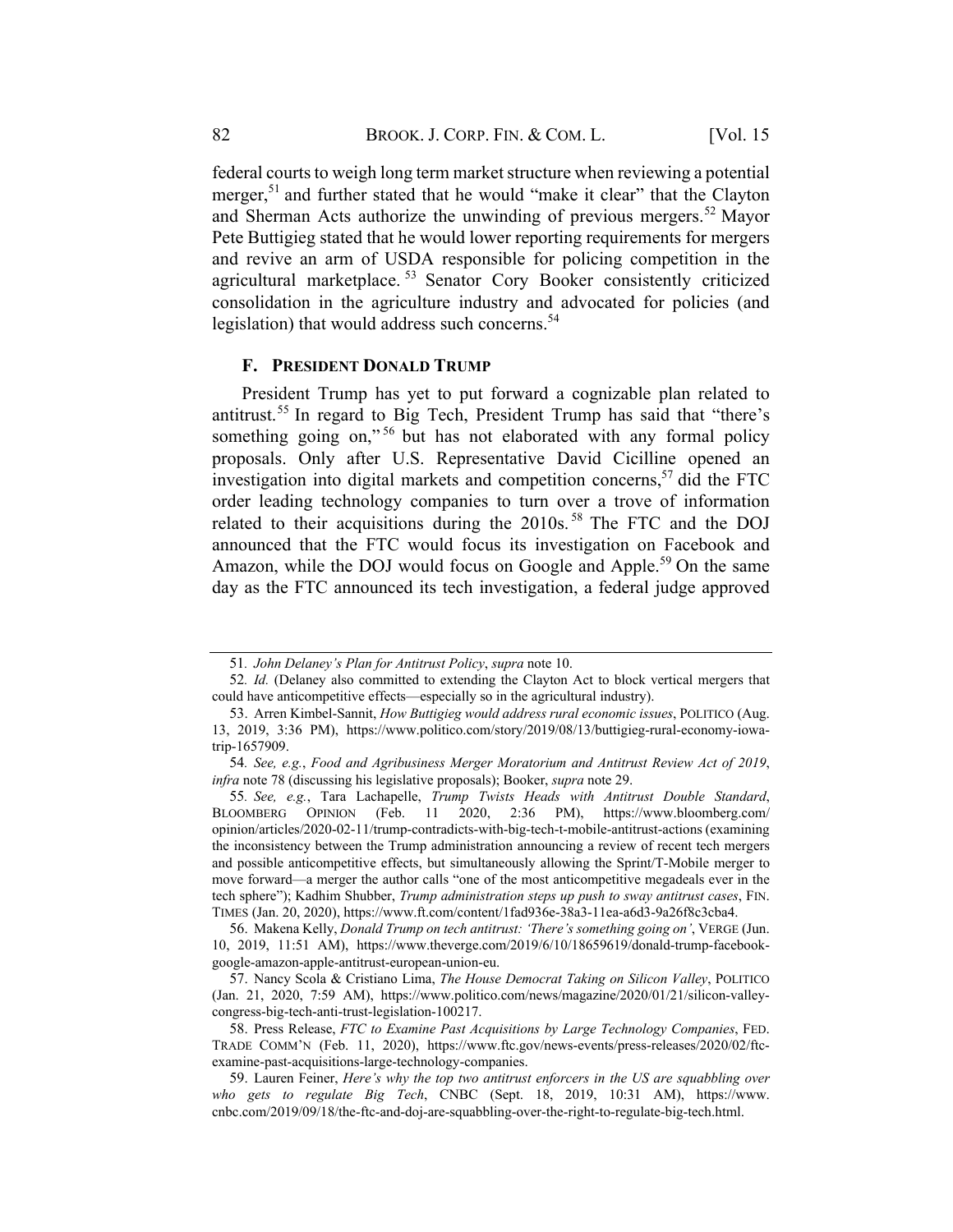the merger of Sprint and T-Mobile, the third-and fourth-largest U.S. cell phone carriers, with support of the DOJ.<sup>60</sup>

The White House February 2020 Economic Report of the President outlined the administration's priorities with respect to antitrust enforcement and policy.<sup>61</sup> The Report states: "[f]ederal enforcement agencies, which are already empowered with flexible legal framework, have the tools they need … ,[and] are well equipped to handle competition challenges posed by the U.S. economy."<sup>62</sup>

There have been persistent reports that President Trump attempted to have the Time Warner/AT&T merger blocked by the DOJ due to his reported dislike of CNN—a network owned by Time Warner.<sup>63</sup> In addition, a whistleblower testified in Congress that the Antitrust Division issued burdensome second requests to mergers and acquisitions in the cannabis industry that otherwise posed no significant antitrust issues at the direction of Attorney General Barr because of his personal dislike for the industry.<sup>64</sup> These and other troubling signs suggest that political and/or personal motivations may be driving aspects of U.S. antitrust policy under the current administration.<sup>65</sup>

## II. PARTY PLATFORMS

Party platforms are another source of material that indicates the general level of attention to antitrust issues in electoral politics. Although platform positions often tend to be rather neutral designed to appeal to all, the language demonstrates a disconnect between the parties on these issues. Although both parties supported the vigorous enforcement of antitrust laws (for very

64. Oversight of the Department of Justice: Political Interference and Threats to Prosecutorial Independence: Hearing Before the H. Comm. on the Judiciary 116th Cong. (June 24, 2020) (statement of John W. Elias, Career Employee, Department of Justice), https://judiciary.house.gov /uploadedfiles/elias\_written\_testimony\_hjc.pdf.

<sup>60.</sup> Taylor Telford, Sprint, T-Mobile deal wins judicial approval, ushering in a new era of telecom behemoths, WASH. POST (Feb. 11, 2020, 12:28 PM), https://www.washingtonpost. com/business/2020/02/11/sprint-t-mobile-deal-wins-judicial-approval-ushering-new-era-telecombehemoths/.

<sup>61</sup>. See generally Economic Report of the President, WHITE HOUSE (Feb. 2020), https:/ /www.whitehouse.gov/wp-content/uploads/2020/02/2020-Economic-Report-of-the-President-WHCEA.pdf.

<sup>62</sup>. Id. at 200.

<sup>63.</sup> Hadas Gold, Report: Trump asked Gary Cohn to block AT&T/Time Warner merger, CNN BUS. (Mar. 4, 2019, 4:53 PM), https://www.cnn.com/2019/03/04/media/att-time-warner-trumpgary-cohn/index.html; Ryan Goodman, 11 Top Antitrust Experts Alarmed by Whistleblower Complaint Against A.G. Barr—and Office of Professional Responsibility's Opinion, JUST SECURITY (June 26, 2020), https://www.justsecurity.org/71059/top-antitrust-lawyers-assess-john-eliaswhistleblower-complaint-against-a-g-barr-including-office-of-professional-responsibilitys-letter/.

<sup>65</sup>. See generally Spencer Weber Waller & Jacob E. Morse, The Political Misuse of Antitrust: Doing the Right Thing for the Wrong Reason, COMPETITION POLICY INT'L (July 16, 2020), https://www.competitionpolicyinternational.com/the-political-misuse-of-antitrust-doing-the-rightthing-for-the-wrong-reason/.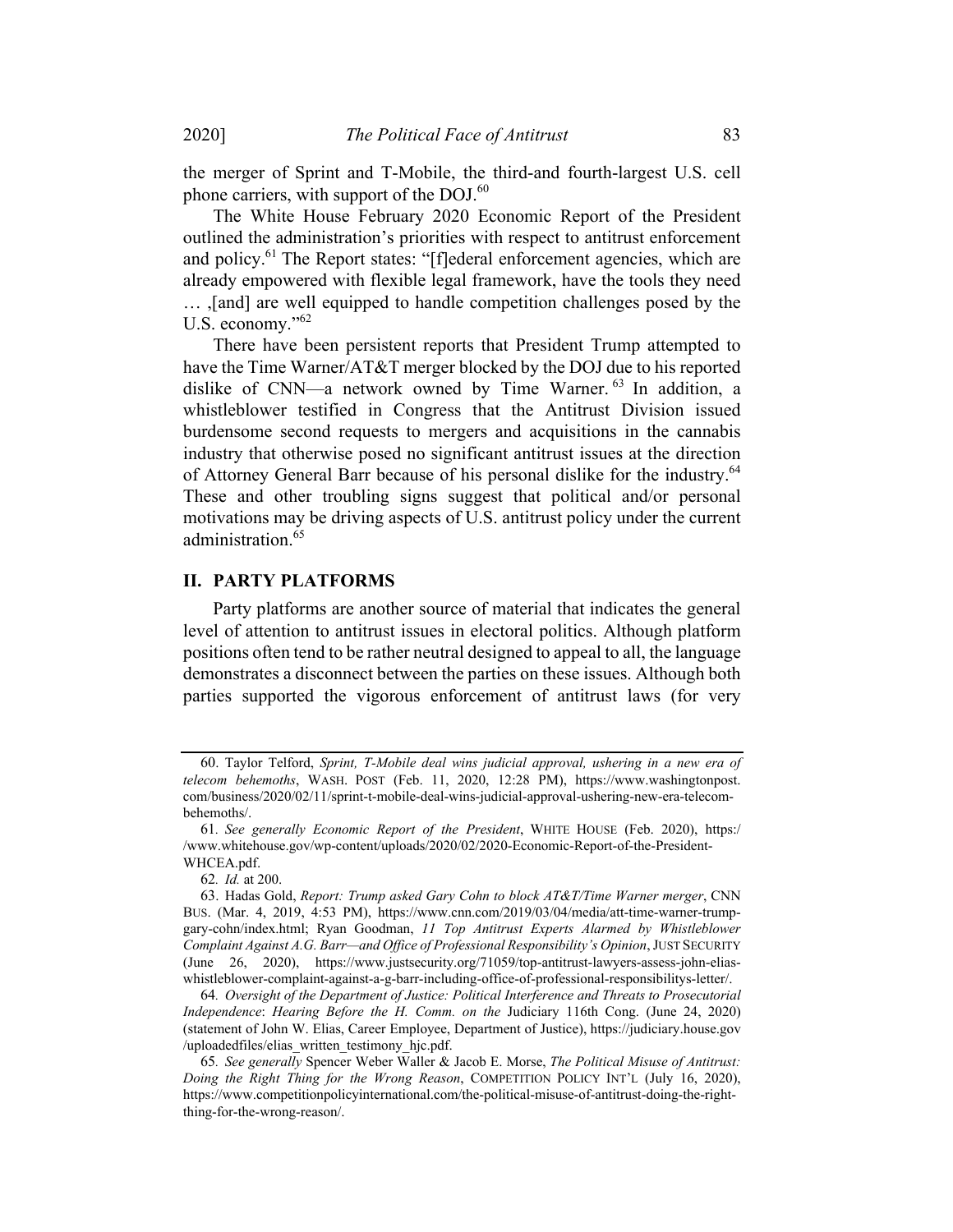different reasons), antitrust fell off the Republican agenda starting in the Reagan era.

The last time the Republican Party had anything substantive, or positive, to say about antitrust was 1976 when the party platform stated:

The Republican Party believes in and endorses the concept that the American economy is traditionally dependent upon fair competition in the marketplace. To assure fair competition, antitrust laws must treat all segments of the economy equally. Vigorous and equitable enforcement of antitrust laws heightens competition and enables consumers to obtain the lowest possible price in the marketplace.<sup>66</sup>

After 1976, there was silence on the issue except in 1992 when the Republican platform identified antitrust enforcement with problematic government regulation and pledged: "We will modify outdated antitrust rules that prohibit hospitals from merging their resources to provide improved, cost-effective health care."<sup>67</sup>

The 2016 Republican platform did not include any direct mention of antitrust.<sup>68</sup> In 2020, due to the COVID-19 pandemic, the Republican party announced that they would not draft a new platform but would roll over the 2016 platform verbatim. $^{69}$ 

In contrast, the 2016 Democratic platform contained a general section entitled "Promoting Competition by Stopping Corporate Concentration." That section stated:

Large corporations have concentrated their control over markets to a greater degree than Americans have seen in decades—further evidence that the deck is stacked for those at the top. Democrats will take steps to stop corporate concentration in any industry where it is unfairly limiting competition. We will make competition policy and antitrust stronger and more responsive to our economy today, enhance the antitrust enforcement arms of the Department of Justice (DOJ) and the Federal Trade Commission (FTC), and encourage other agencies to police anti-competitive practices in their areas of jurisdiction. We support the historic purpose of the antitrust laws to protect competition and prevent excessively consolidated economic and political power, which can be corrosive to a healthy democracy.

<sup>66.</sup> The American Presidency Project, Republican Party Platform of 1976, U.C. SANTA BARBARA (Aug. 18, 1976), https://www.presidency.ucsb.edu/documents/republican-partyplatform-1976.

<sup>67.</sup> The American Presidency Project, Republican Party Platform of 1992, U.C. SANTA BARBARA (Aug. 17, 1992), https://www.presidency.ucsb.edu/documents/republican-partyplatform-1992.

<sup>68.</sup> The American Presidency Project, 2016 Republican Party Platform, U.C. SANTA BARBARA (July 18, 2016), https://www.presidency.ucsb.edu/documents/2016-republican-party-platform.

<sup>69.</sup> Alison Durkee, The GOP Won't Bother to Write a New Platform for 2020, VANITY FAIR HIVE (June 12, 2020), https://www.vanityfair.com/news/2020/06/republican-party-keeping-2016 platform-2020.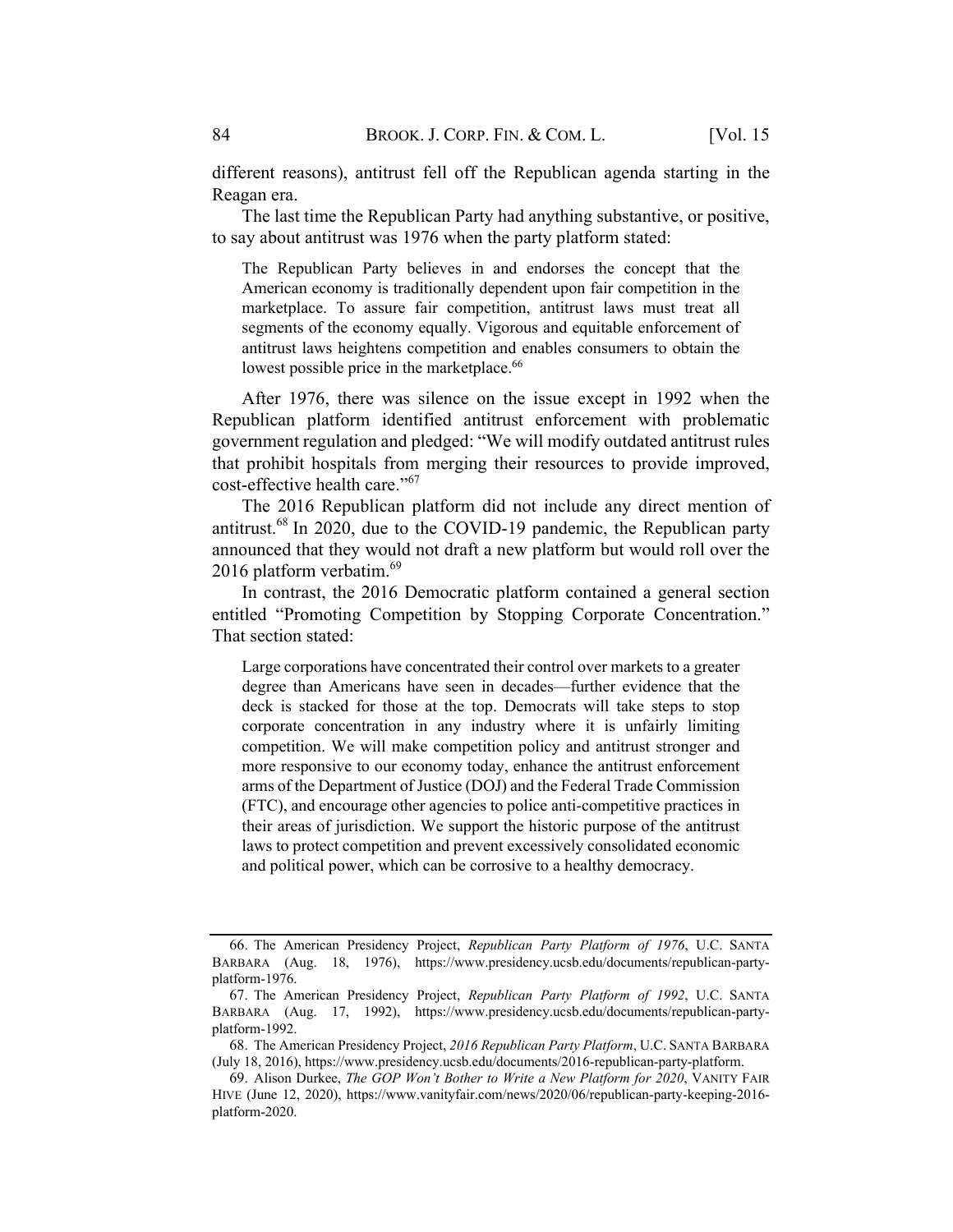We support reinvigorating DOJ and FTC enforcement of antitrust laws to prevent abusive behavior by dominant companies, and protecting the public interest against abusive, discriminatory, and unfair methods of commerce. We support President Obama's recent Executive Order, directing all agencies to identify specific actions they can take in their areas of jurisdiction to detect anticompetitive practices—such as tying arrangements, price fixing, and exclusionary conduct—and to refer practices that appear to violate federal antitrust law to the DOJ and FTC.70

The official 2020 Democratic Party Platform includes reference to perceived threats to competition in discrete industries and also takes aim at policies adopted by President Trump during his tenure. The official platform, in relevant part, reads:

Democrats are concerned that the increase in corporate concentration across a wide range of industries, from hospitals and pharmaceutical companies to agribusiness and retail chains, could be stifling competition and innovation and creating monopoly conditions that harm consumers. We will direct federal regulators to review a subset of the mergers and acquisitions that have taken place since President Trump took office, prioritizing the pharmaceutical, health care, telecommunications, technology, and agricultural industries, to assess whether any have increased market concentration, raised consumer prices, demonstrably harmed workers, increased racial inequality, reduced competition, or constricted innovation, and assign appropriate remedies. Democrats will direct regulators to consider potential effects of future mergers on the labor market, on lowincome and marginalized communities, and on racial equity, as well as on consumer prices and market competition. And as a last resort, regulators should consider breaking up corporations if they find they are using their market power to engage in anti-competitive activities.<sup>71</sup>

#### III. LEGISLATIVE PROPOSALS AND INVESTIGATIONS

There has been a flurry of antitrust legislation introduced by some of the prior Democratic candidates and other members of Congress. These proposals range from targeted plans dealing with specific issues and industries to broad sweeping reforms of the fundamental principles of antitrust law and enforcement.

#### A. PHARMA

Antitrust law has become part of the playbook of legislators to address issues of prescription drug prices. Numerous pieces of legislation have been introduced to combat pricing issues associated with "pay-for-delay" or

<sup>70.</sup> The American Presidency Project, 2016 Democratic Party Platform, U.C. SANTA BARBARA (July 21, 2016), https://www.presidency.ucsb.edu/documents/2016-democratic-party-platform.

<sup>71</sup>. 2020 Democratic Party Platform, DEMOCRATIC NAT'LCOMM. https://www.demconvention .com/wp-content/uploads/2020/08/2020-07-31-Democratic-Party-Platform-For-Distribution.pdf.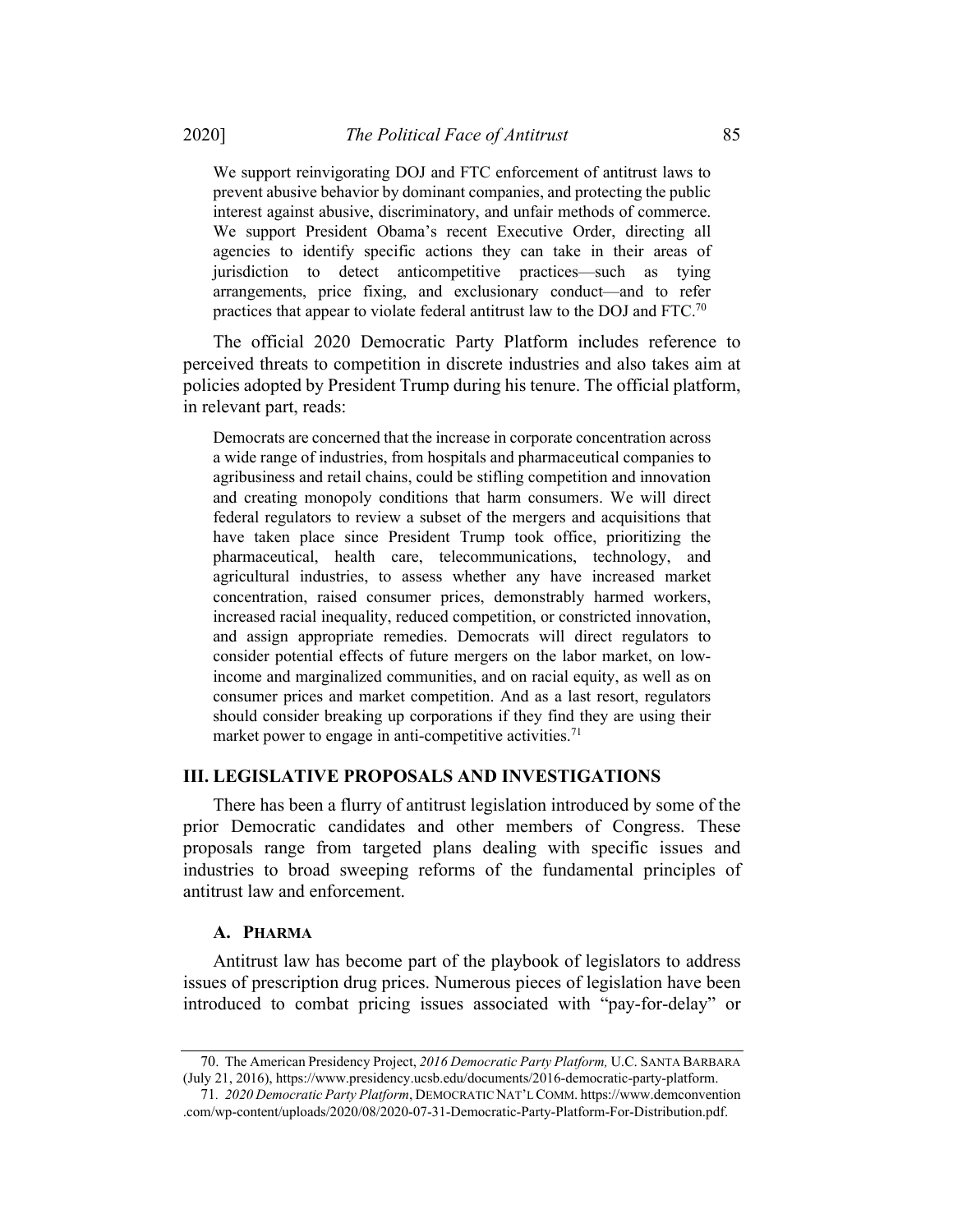"reverse payment" deals.<sup>72</sup> In such deals, generic drug manufacturers form agreements with their branded competitors to refrain from entering the market for a certain period of time.<sup>73</sup> In turn, the branded drug competitor is able to raise or maintain price for that period of time, thereby robbing consumers of the generic entry that normally drives down the cost of the  $\frac{d}{d}$ 

Senators Amy Klobuchar and Chuck Grassley jointly introduced in 2019 the "Preserve Access to Affordable Generics and Biosimilars Act," which would prohibit brand name drug companies and biological product manufacturers from paying or compensating generic drug companies or biosimilar companies from entering the market.<sup>75</sup> The Senate and House version of the bills seek to amend Section 5 of the FTC Act to make it unlawful for brand name drug companies to pay their generic competitors to delay entry to the market.<sup>76</sup> The FTC would then be empowered to initiate enforcement actions against violators and levy to bring civil penalties if successful.<sup>77</sup>

#### **B.** BIG AG

While every major 2020 Democratic primary candidate touted some sort of policy addressing consolidation and concentration issues in the food and agriculture industry, Congress has paid less attention to the issue. Most prominently, Senator Cory Booker introduced the Food and Agribusiness Merger Moratorium and Antitrust Review Act of 2019.<sup>78</sup> The bill would prohibit mergers of food and agribusiness firms where one firm's annual net sales or total assets exceed \$160 million and another firm whose annual net

<sup>72.</sup> See, e.g., Protecting Consumer Access to Generic Drugs Act of 2019, H.R. 1499, 116<sup>th</sup> Cong. (2019); Affordable Prescriptions for Patients Act of 2019, S.  $1416$ ,  $116<sup>th</sup>$  Cong. (2019); Stop Significant and Time-wasting Abuse Limiting Legitimate Innovation of New Generics Act (Stop STALLING Act), H.R.  $2374$ ,  $116<sup>th</sup>$  Cong. (2019); Stop Significant and Time-wasting Abuse Limiting Legitimate Innovation of New Generics Act (Stop STALLING Act), S. 1224, 116<sup>th</sup> Cong. (2019); Affordable Medications Act, S. 1801, 116<sup>th</sup> Cong. (2019); Strengthening Health Care and Lowering Prescription Drug Costs Act, H.R. 987, 116<sup>th</sup> Cong. (2019); Creating and Restoring Equal Access to Equivalent Samples Act of 2019 (CREATES Act of 2019), H.R. 965, 116<sup>th</sup> Cong. (2019).

<sup>73</sup>. Pay-for-Delay, FED. TRADE COMM'N, https://www.ftc.gov/news-events/media-resources/ mergers-competition/pay-delay (last visited Aug. 31, 2020).

<sup>74</sup>. Id.

<sup>75</sup>. See generally Preserve Access to Affordable Generics and Biosimilars Act, S. 64, 116th Cong. (2019). The companion bill was simultaneously introduced in the House. See Preserve Access to Affordable Generics and Biosimilars Act, H.R. 2375, 116th Cong. (2019).

<sup>76.</sup> Preserve Access to Affordable Generics and Biosimilars Act, S. 64, 116th Cong. § 27(d)(1) (2019).

<sup>77</sup>. Id. §§ 27(a)(1), (f)(1).

<sup>78.</sup> Food and Agribusiness Merger Moratorium and Antitrust Review Act of 2019, S. 1596, 116th Cong. (2019). The companion bill was simultaneously introduced in the House. See Food and Agribusiness Merger Moratorium and Antitrust Review Act of 2019, H.R. 2933, 116th Cong. (2019).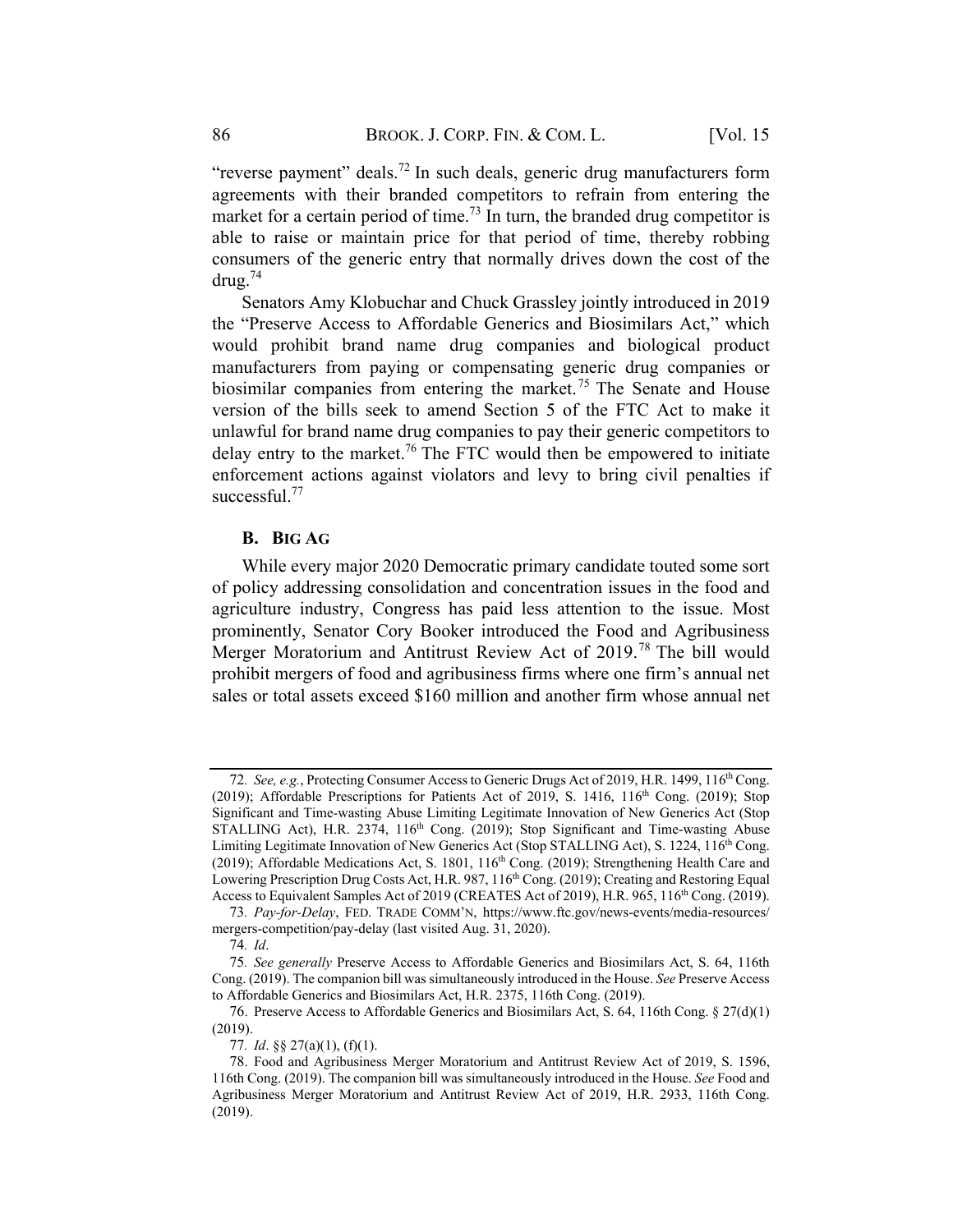sales or total assets exceed \$16 million.<sup>79</sup> The bill empowers the Attorney General with rulemaking authority in order to carry out the objectives of the legislation. <sup>80</sup> The bill would also create the Food and Agriculture Concentration and Market Power Review Commission (Commission), which—like Klobuchar's Office of the Competition Advocate (OCA) would be primarily tasked with studying the nature and consequences of concentration in the food and agribusiness industries. <sup>81</sup> The Commission would be empowered to hold hearings and collect data from other agencies in order to achieve its statutory mandate.<sup>82</sup>

#### C. MORE COMPREHENSIVE REFORM BILLS

In addition to industry specific reforms, there have been two broader efforts so far to reform antitrust law and enforcement more generally. These efforts also have been led in the Senate principally by Senators Klobuchar and Warren.

### 1. The Klobuchar Reform Bills

Senator Amy Klobuchar has been perhaps the most active member of Congress introducing antitrust legislation in recent years. Over the course of the past year, Senator Klobuchar introduced four separate pieces of legislation squarely addressing antitrust issues ranging from exclusionary conduct to merger requirements.<sup>83</sup>

With respect to mergers, Klobuchar's bills address both pre-merger filing fees and post-merger activity. Klobuchar introduced legislation that would increase merger filing fees for larger mergers between firms, while simultaneously lowering the burden on smaller deals.<sup>84</sup> Moreover, the Merger Enforcement Improvement Act would require firms that enter into settlement agreements with the government to submit certain information to the government for five years after the close of the deal.<sup>85</sup> The Act would also require the FTC and the Comptroller General of the United States to conduct studies on institutional investors and mergers remedies.<sup>86</sup>

84. S. 1937, 116th Cong. (2019); see also S. 306, 116th Cong. (2019).

<sup>79.</sup> Food and Agribusiness Merger Moratorium and Antitrust Review Act of 2019, S. 1596, 116th Cong. § 101(a)(1) (2019).

<sup>80</sup>. Id. § 101(e).

<sup>81</sup>. Id. § 201.

<sup>82</sup>. Id. § 204.

<sup>83</sup>. See Anticompetitive Exclusionary Conduct Prevention Act of 2020, S. 3426, 116th Cong. (2020); Monopolization Deterrence Act of 2019, S. 2237, 116th Cong. (2019); Merger Fee Modernization Act of 2019, S. 1937, 116th Cong. (2019); Merger Enforcement Improvement Act, S. 306, 116th Cong. (2019); Consolidation Prevention and Competition Promotion Act of 2019, S. 307, 116th Cong. (2019).

<sup>85.</sup> S. 306 116th Cong. §3 (2019). The goal of this provision is to help federal agencies understand the impact the acquisition had on competition and requires the newly merged entity to submit information on price, availability, quality, source, etc. of their products. See id.

<sup>86</sup>. Id. §§ 4, 5.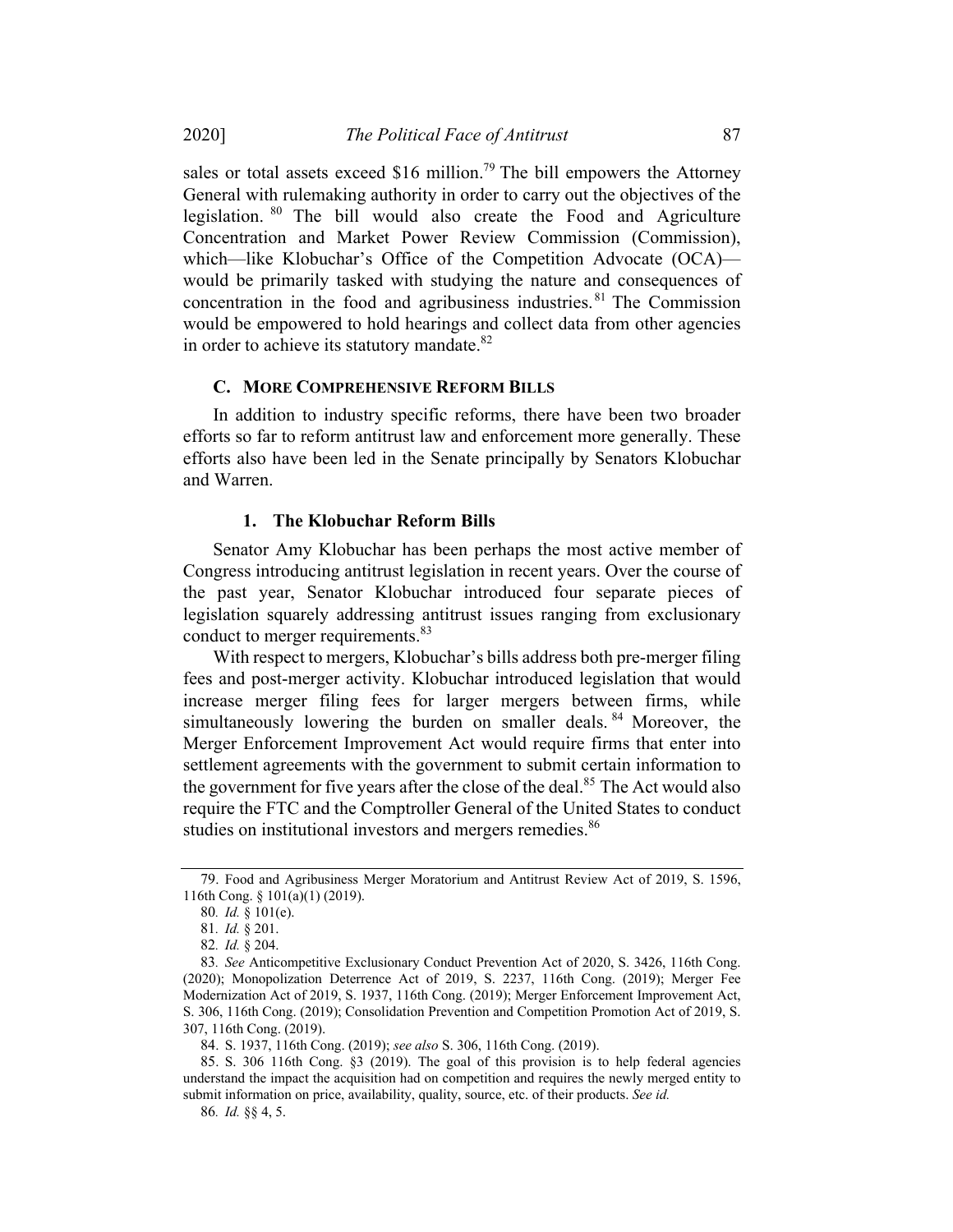Klobuchar also introduced the Consolidation Prevention and Competition Promotion Act, which contained many of the same provisions.<sup>87</sup> The Act tracked Klobuchar's campaign proposal of the OCA.<sup>88</sup> The Act requires companies to disclose certain information to the government after agreeing to a settlement.<sup>89</sup> The Act also shifts the burden of proof to merging parties in deals of a certain size, or where the merger would result in a significant increase in market concentration, to provide pro-competitive justifications.<sup>90</sup> Most significantly, and distinct from Klobuchar's other bills, the Act also amends the Clayton Act to prohibit mergers that would "materially" lessen competition.<sup>91</sup> Similarly, the Act further amends the Clayton Act to prohibit mergers that would give firms monopsony power.<sup>92</sup>

Shortly after dropping out of the Presidential race, Senator Klobuchar introduced a more comprehensive antitrust reform bill. On March 10, 2020, the eve of the shutdown of most of the U.S. economy due to COVID-19, Senator Klobuchar offered the Anticompetitive Exclusionary Conduct Prevention Act of 2020 (AECPA) cosponsored by Senators Booker and Blumenthal.<sup>93</sup>

The AECPA deals with a broad range of antitrust issues, but not directly with merger issues that were subject to Klobuchar's prior proposals. The bill's core prohibition would make it unlawful for a person, or persons working in concert, to engage in exclusionary conduct that presents an appreciable risk of harming competition.<sup>94</sup> The key term "exclusionary" conduct" means conduct that a) materially disadvantages one or more actual or potential competitors, or b) tends to foreclose or limit the opportunity of one or more actual or potential competitors to compete.<sup>95</sup> Exclusionary conduct is presumed unlawful if engaged in by a person, or persons acting in concert, with a market share of greater than 50% as a seller or buyer in the relevant market or otherwise have significant market power in the relevant market. 96

This presumption could be overcome if a defendant established by a preponderance of the evidence that a) distinct procompetitive benefits eliminate the risk of harm to competition; b) one or more persons (other than the defendants) have entered the market or expanded their presence in the market eliminating the risk of harming; or that the "exclusionary conduct

92. Id.

<sup>87.</sup> See generally Consolidation Prevention and Competition Promotion Act, supra note 15.

<sup>88</sup>. Id. § 5.

<sup>89</sup>. Id. § 4.

<sup>90</sup>. Id. § 3.

<sup>91</sup>. Id.

<sup>93.</sup> Anticompetitive Exclusionary Conduct Prevention Act of 2020, S. 3426, 116th Cong. (2020), https://www.govtrack.us/congress/bills/116/s3426/text.

<sup>94</sup>. Id. § 4(a).

<sup>95</sup>. Id.

<sup>96</sup>. Id.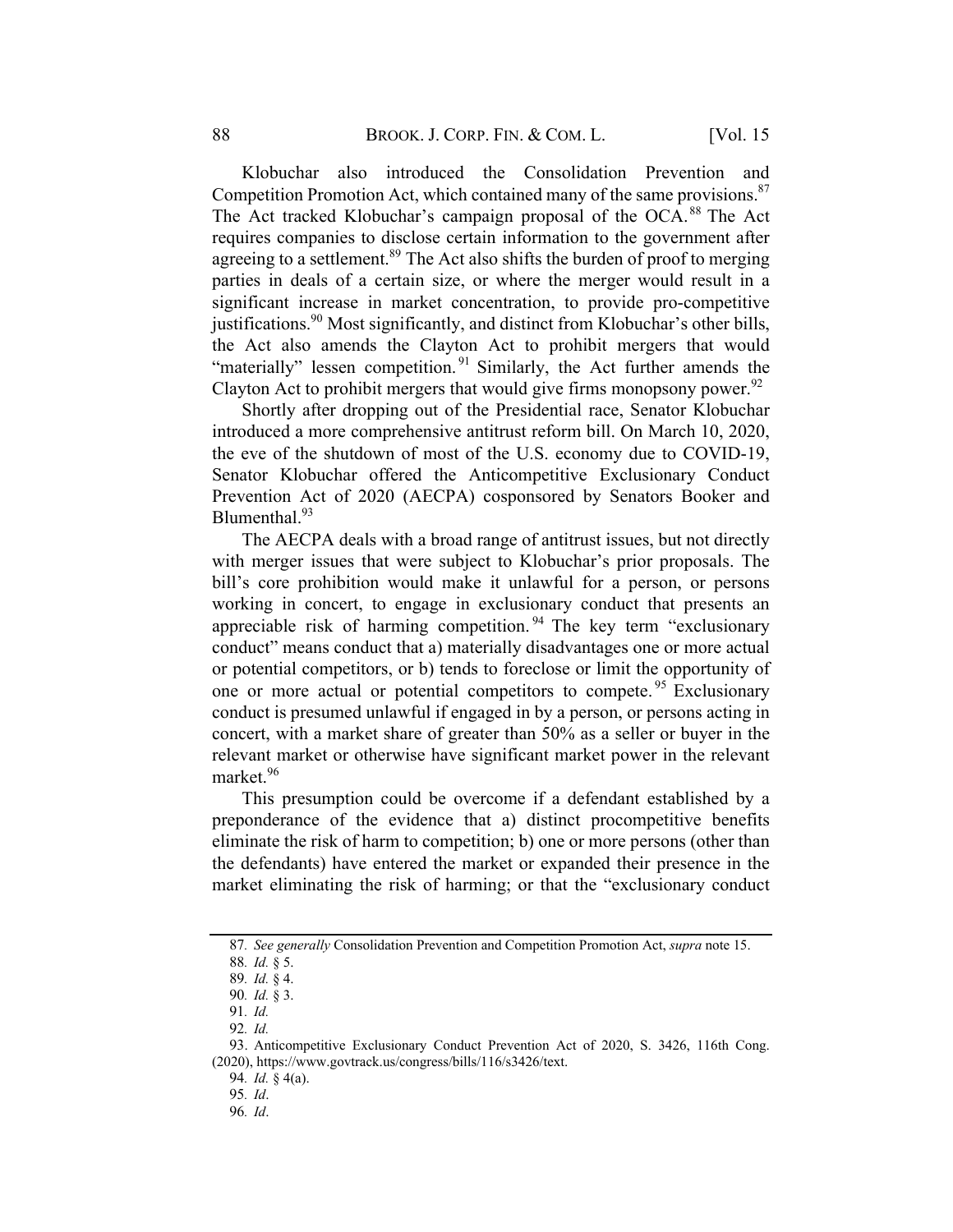does not present an appreciable risk of harming competition."<sup>97</sup> The bill would also create civil penalties for antitrust violations of up to 15% penalty of total U.S. revenues.<sup>98</sup>

Similarly, Senator Klobuchar's Monopolization Deterrence Act would provide for identical remedies for monopolization violations.99 It would grant both the DOJ and the FTC with civil penalty authority in the amount of 15% of all U.S. revenues or 30% of affected U.S. revenues.<sup>100</sup> The Act would also require the DOJ and FTC to issue guidelines how they would exercise their civil penalty authority.<sup>101</sup>

## 2. Senator Warren's Draft Anti-Monopoly and Competition **Restoration Act**

Not surprisingly, Senator Warren prepared the most comprehensive draft antitrust legislation. In the fall of 2019, a nearly final version of draft legislation prepared by her Senate staff leaked to the press after being circulated privately among the academic community.<sup>102</sup> In part due to the leak and the demands of the presidential campaign, the legislative package has not yet been introduced in final form, and is now subject to further delay as a result of COVID-19.

It is nonetheless interesting to view the wide-ranging progressive vision underlying this draft legislation which is likely to be introduced prior to the adjournment of this session of Congress. Published reports indicate that the bill would ban mega mergers when a company has \$40 billion or more in annual assets or both have \$15 billion or more in assets.<sup>103</sup> In addition, the bill would direct the retroactive review of two decades of such megamergers.<sup>104</sup> Exceptions and defenses to the ban on mega mergers would be limited to such issues as immediate insolvency.

Prohibitions on conduct by dominant firms would focus on entities with market shares as low as  $25\%$ .<sup>105</sup> In general, the proposal would align the treatment of powerful firms more closely with the abuse of a dominant

<sup>97</sup>. Id.

<sup>98</sup>. Id. §§ 4(a)-(b).

<sup>99.</sup> Monopolization Deterrence Act of 2019, §3(a), S. 2237, 116th Cong. (2019); See also Press Release, Amy Klobuchar, Senator, Introduces Legislation to Crack Down on Monopolies that Violate Antitrust Law (Aug. 2, 2019), https://www.klobuchar.senate.gov/public/index.cfm /2019/8/klobuchar-introduces-legislation-to-crack-down-on-monopolies-that-violate-antitrust-law. 100. Monopolization Deterrence Act of 2019, supra note 99 at § 3(b).

<sup>101</sup>. Id. § 4.

<sup>102.</sup> See Eric Newcomer & Joshua Brustein, Elizabeth Warren drafting legislation to reverse 'mega-mergers', L.A. TIMES (Dec. 4, 2019), https://www.latimes.com/business/technology/story /2019-12-04/warren-drafts-legislation-reverse-mega-mergers.

<sup>103</sup>. Id.

<sup>104</sup>. Id.

<sup>105.</sup> Lauren Hirsch, Elizabeth Warren's antitrust bill would dramatically enhance government control over the biggest US companies, CNBC (Dec. 19, 2019), https://www.cnbc.com/2019/12/07 /warrens-antitrust-bill-would-boost-government-control-over-biggest-companies.html.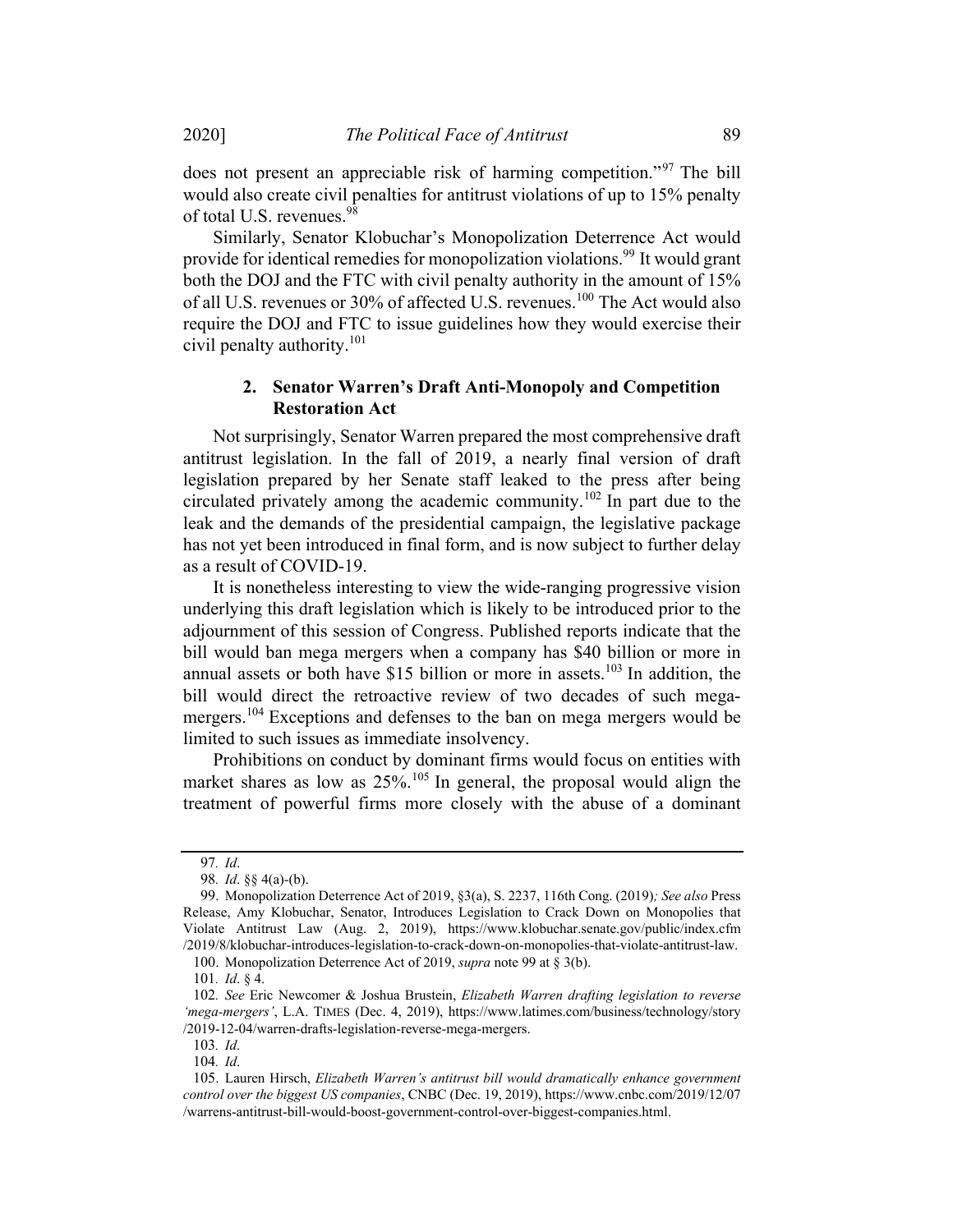position approach taken by the European Union. <sup>106</sup> Firms would have additional restrictions on their ability to engage in predatory pricing, denial of essential facilities, use of non-compete and no-poaching clauses, and other behavior.<sup>107</sup>

The goals and values of antitrust would be expanded beyond the currently predominate consumer welfare standard by requiring consideration of the impact of challenged business conduct on entrepreneurs, innovation, privacy, and workers. Public reports indicate that the bill, tentatively named the Anti-Monopoly and Competition Restoration Act (AMCRA), is coauthored with Representative David Cicilline, D-R.I., who chairs the antitrust subcommittee on the House Judiciary panel. Representative Cicilline has indicated that he will not introduce new antitrust legislation until the investigations he is leading into the growing power of digital platforms have concluded. 108

In November the Subcommittee majority staff issuing a 449 page report and recommendations for widespread strengthening of the antitrust laws.<sup>109</sup> However, neither Senator Warren nor Representative Cicilline have yet introduced any comprehensive follow-up antitrust legislation.

Whether the AMCRA or any of the other proposals will ever be enacted into law is a different question. All the bills and proposals discussed above face substantial hurdles if the current split in Congress continues, regardless of the results of the next Presidential election. The most likely set of issues to be enacted appear to be the items dealing with the pharmaceutical industry which enjoy the broadest bipartisan legislative and executive branch support.

#### D. CONGRESSIONAL OVERSIGHT AND INVESTIGATION

Congress plays a crucial role in considering and enacting legislation in the antitrust arena. Besides legislating, Congress also considers agency and executive branch appointments, appropriates budgets, conducts oversight, holds hearings, conducts investigations, issues reports, and debates antitrust issues in committee and on the floor of the House and Senate as a part of their full responsibilities as members of the legislative branch. In a democracy, it is fitting that the most democratically elected branches set the fundamental public policies and values. These policy and value choices should then be

<sup>106</sup>. Id. See generally Spencer Weber Waller, The Omega Man or the Isolation of U.S. Law, 52 CONN. L. REV. 123 (2020) (arguing for further harmonization of U.S. antitrust in line with international consensus around principle of EU competition law for abuse of dominance).

<sup>107</sup>. See also End Employer Collusion Act, supra note 37.

<sup>108.</sup> Newcomer & Brustein, supra note 102.

<sup>109.</sup> Investigation of Competition in Digital Markets, Majority Staff Rpt. & Recs., Subcomm. On Antitrust, Commerc,. And Admin. Law of the Comm. On the Judic. (2020),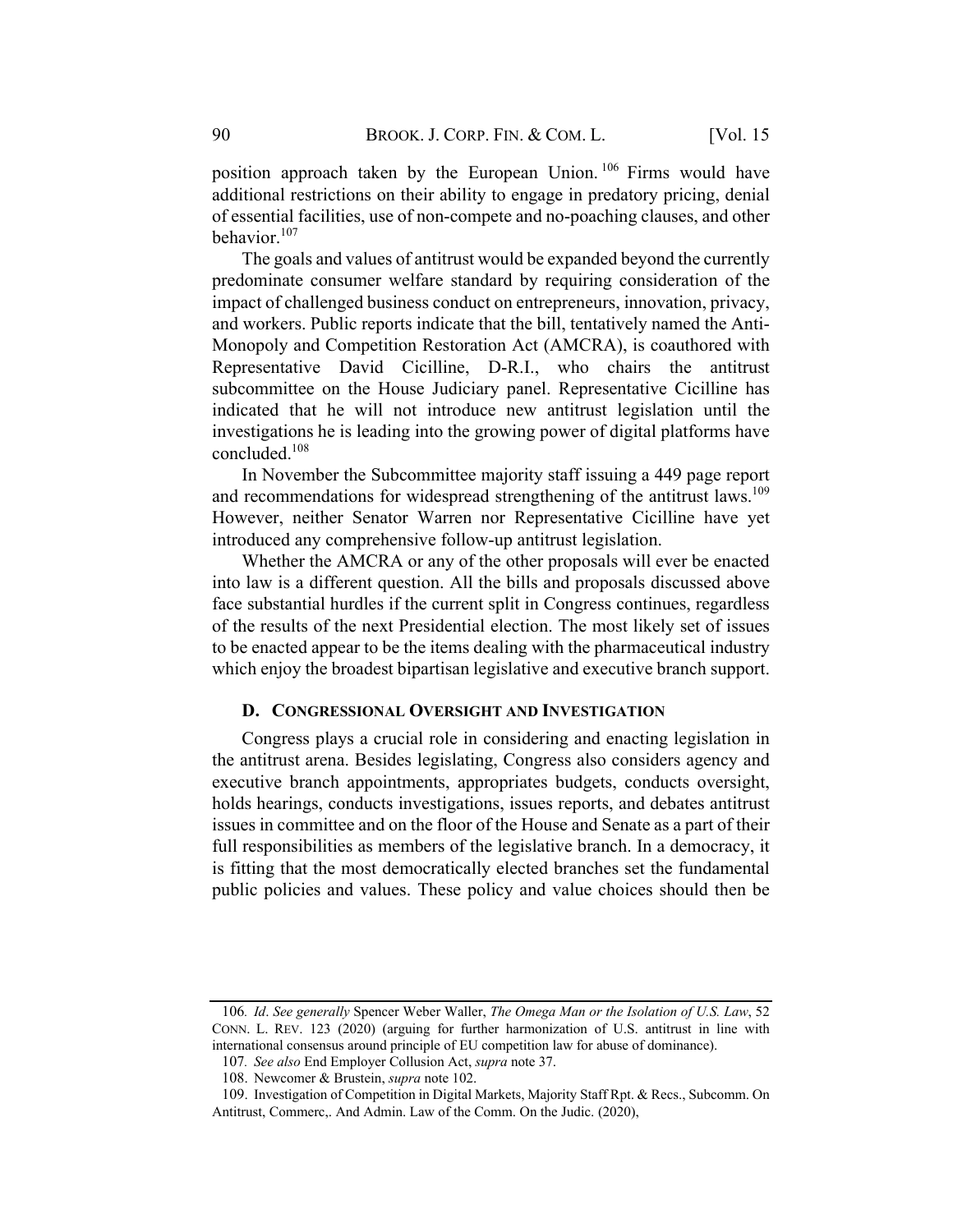implemented by skilled technocrats committed to the nonpartisan execution of these values and policies.<sup>110</sup>

It is heartening to watch Congress take antitrust issues more seriously, separate from what happens to any individual bill. One positive development is the formation of a House Antitrust Caucus to bring together members with common interests in this area.<sup>111</sup> Recent Senate and House hearings have included the effects of consolidation and anticompetitive conduct in health care markets,  $^{112}$  competition in labor markets,  $^{113}$  and a series of hearings relating to competition issues in digital platforms.<sup>114</sup> This is a substantial improvement from past Congresses which have too often focused on the minutia and the parochial, as opposed to the fundamental issues of competition law and policy. $^{115}$ 

The most significant current Congressional antitrust initiative is the House Antitrust Subcommittee's ongoing investigation of digital platforms.<sup>116</sup> The subcommittee has conducted several rounds of hearings, solicited the views of experts in the field, and requested numerous records from the industry. $^{117}$ 

While the investigation is on hiatus during the COVID-19 crisis, observers anticipate that, when resumed, the investigation will lead to substantial reports and additional legislative proposals. Most recently, Representative Cicciline announced that he wanted further legislation providing financial relief for the COVID-19 crisis to include a ban on mergers during the pandemic except for those on the brink of collapse.<sup>118</sup> Senator Warren and Representative Alexandria Ocasio-Cortez quickly

<sup>110.</sup> Spencer Weber Waller, Antitrust and Democracy, 46 FLA. ST. U. L. REV. 807 (2019); Harry First & Spencer Weber Waller, *Democracy's Antitrust Deficit*, 81 FORDHAM L. REV. 2543, 2555– 61 (2013).

<sup>111.</sup> CPI Talks... with Representative Ro Khanna, COMPETITION POL'Y INT'L (Apr. 7, 2020), https://www.competitionpolicyinternational.com/cpi-talks-with-representative-ro-khanna/.

<sup>112</sup>. Diagnosing the Problem: Exploring the Effects of Consolidation and Anticompetitive Conduct in Health Care Markets, HOUS. COMM. ON JUDICIARY (Mar. 07, 2019), https://judiciary.house.gov/calendar/eventsingle.aspx?EventID=1976.

<sup>113.</sup> Antitrust and Economic Opportunity: Competition in Labor Markets, HOUS. COMM. ON JUDICIARY (Oct. 29, 2019), https://judiciary.house.gov/calendar/eventsingle.aspx?EventID=2241.

<sup>114</sup>. See, e.g., Field Hearing: Online Platforms and Market Power, Part 5: Competitors in the Digital Economy, HOUS. COMM. ON JUDICIARY (Jan. 17, 2020), https://judiciary. house.gov/calendar/eventsingle.aspx?EventID=2386

<sup>115.</sup> First & Waller, supra note 110, at 2559-60.

<sup>116.</sup> Press Release, House Judiciary Committee Launches Bipartisan Investigation into Competition in Digital Markets, HOUS. COMM. ON JUDICIARY (June 3, 2019), https://judiciary.house.gov/news/documentsingle.aspx?DocumentID=2051.

<sup>117.</sup> See generally Digital Markets Investigation, HOUS. COMM. ON JUDICIARY, https://judiciary.house.gov/news/documentquery.aspx?IssueID=14921 (offering various press releases regarding the Digital Markets Investigation).

<sup>118.</sup> David McLaughlin, U.S. House Antitrust Chair Seeks Ban on Mergers During Pandemic, Mergers & Antitrust Law News, BLOOMBERG (Apr. 23, 2020, 8:52 AM), https://news. bloomberglaw.com/mergers-and-antitrust/u-s-house-antitrust-chair-seeks-ban-on-mergers-duringpandemic.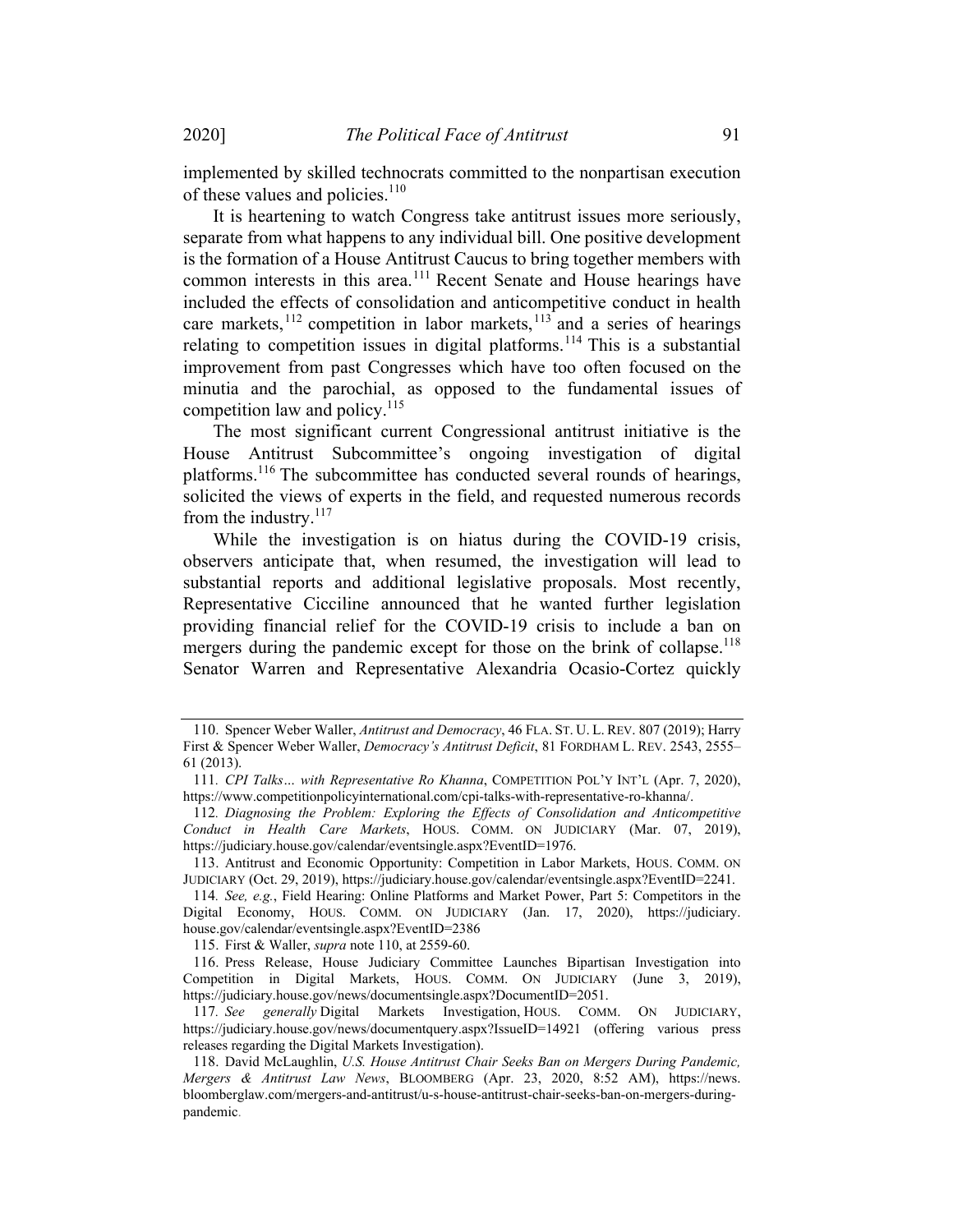followed up by proposing the Pandemic Anti-Monopoly Act which would impose a moratorium on mergers deemed risky to competition until the FTC also determines that small businesses, workers, and consumer are no longer under severe financial distress.<sup>119</sup>

## IV. ANTITRUST IN CIVIL SOCIETY

Competition issues are also part of the general civic discourse separate from the campaign rhetoric and legislative proposals offered by politicians. This is also a significant sign that antitrust has begun to be an important source of small "p" politics that engages substantial segments of the public at large.

One example is the increased number of non-technical books intended for a lay audience that deal with the role of antitrust in a healthy economy and democracy. Recent and forthcoming books dealing with these themes include Tim Wu's "The Curse of Bigness,"<sup>120</sup> Matt Stoller's "Goliath,"<sup>121</sup> Maurice Stucke and Ariel Ezrachi's "Competition Overdose,"<sup>122</sup> Zephyr Teachout's "Break 'em Up,"123 Sally Hubbard's "Monopolies Suck,"124 and David Dayan's "Monopolized."<sup>125</sup> On the academic side, there are a plethora of government and NGO studies of competition policy on digital competition<sup>126</sup> and new works are flourishing which explore the broader ramifications of antitrust and competition in society.<sup>127</sup>

Long form and more mass-market journalism have also taken up the mantle of exploring the role of antitrust and competition policy. Such diverse

<sup>119.</sup> Senator Elizabeth Warren and Representative Alexandria Ocasio-Cortez, Pandemic Anti-Monopoly Act, ELIZABETH WARREN https://www.warren.senate.gov/imo/media/doc/Merger%20 Moratorium%20One%20Pager.pdf (last visited Aug. 31, 2020).

<sup>120.</sup> TIM WU, THE CURSE OF BIGNESS: ANTITRUST IN THE NEW GILDED AGE (2018).

<sup>121.</sup> MATT STOLLER, GOLIATH: THE 100-YEAR WAR BETWEEN MONOPOLY POWER AND DEMOCRACY (2019).

<sup>122.</sup> MAURICE E. STUCKE & ARIEL EZRACHI, COMPETITION OVERDOSE: HOW FREE MARKET MYTHOLOGY TRANSFORMED US FROM CITIZEN KINGS TO MARKET SERVANTS (2020).

<sup>123.</sup> ZEPHYR TEACHOUT, RECOVERING OUR FREEDOM FROM BIG AG, BIG TECH, AND BIG MONEY (2020).

<sup>124.</sup> SALLY HUBBARD, MONOPOLIES SUCK: 7 WAYS BIG CORPORATIONSRULE YOUR LIFE AND HOW TO TAKE BACK CONTROL (2020).

<sup>125.</sup> DAVID DAYAN, MONOPOLIZED: LIFE IN THE AGE OF CORPORATE POWER (2020).

<sup>126</sup>. See surveyed Sean F. Ennis & Amelia Fletcher, Developing International Perspectives On Digital Competition Policy (Center for Competition Policy and Norwich Business School, Mar. 31, 2020), https://papers.ssrn.com/sol3/papers.cfm?abstract\_id=3565491.

<sup>127.</sup> RICHARD J. GILBERT, INNOVATION MATTERS: COMPETITION POLICY FOR THE HIGH-TECHNOLOGY ECONOMY (2020); JONATHAN A. BAKER, THE ANTITRUST PARADIGM, RESTORING A COMPETITIVE ECONOMY (2019); CHRIS SAGERS, UNITED STATES V. APPLE, COMPETITION IN AMERICA (2019); R. SABEEL RAHMAN, DEMOCRACY AGAINST DOMINATION (2016).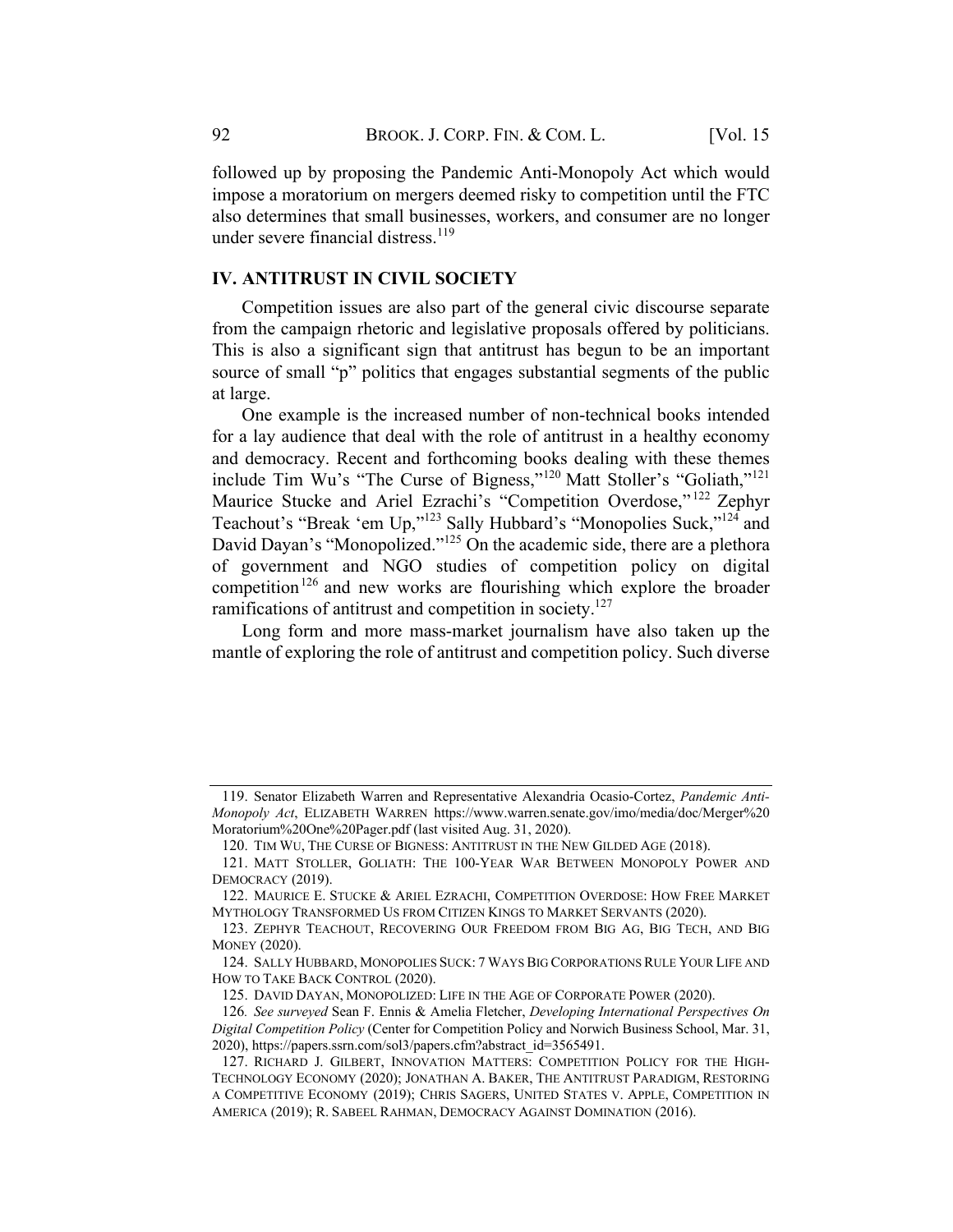magazines as The Atlantic, <sup>128</sup> Time, <sup>129</sup> New Republic, <sup>130</sup> American Prospect, <sup>131</sup> Rolling Stone, <sup>132</sup> New York Times Magazine, <sup>133</sup> Variety, <sup>134</sup> National Review, <sup>135</sup> Foreign Policy, <sup>136</sup> and other policy and opinion

130. Robin Kaiser-Schatzlein, How to Break Up Corporate Giants, THE NEW REPUBLIC (Nov. 19, 2019), https://newrepublic.com/article/155769/break-corporate-giants; Ganesh Sitaraman, Unchecked Power, THE NEW REPUBLIC (Nov. 29, 2018), https://newrepublic.com/article/ 152294/unchecked-power.

131. Sandeep Vaheesan, Unleash the Existing Anti-Monopoly Arsenal, AM. PROSPECT (Sept. 24, 2019), https://prospect.org/day-one-agenda/unleash-anti-monopoly-arsenal/; David Dayen, Is Trump's Justice Department Trying to Discredit All Antitrust?, AM. PROSPECT (Sept. 11, 2019), https://prospect.org/justice/trump-s-justice-department-trying-discredit-antitrust/; Sanjukta Paul, The Double Standard of Antitrust Law, AM. PROSPECT (June 24, 2019), https://prospect.org/ economy/double-standard-antitrust-

law/#:~:text=But%20if%20the%20same%20truck,precisely%20to%20the%20same%20extent.

132. Andy Kroll, Facebook, Amazon, and Google Have a 2020 Problem, ROLLING STONE (Mar. 12, 2019, 1:47 PM), https://www.rollingstone.com/politics/politics-features/elizabeth-warren-bigtech-807109/; Amy X. Wang, Live Nation Halts Its War With the U.S. Government (For Now), ROLLING STONE (Dec. 19, 2019, 4:01 PM), https://www.rollingstone.com/pro/news/live-nationdepartment-of-justice-settlement-927528/; Althea Legaspi, Ozzie Osborne Files Antitrust Suit Against AEG, ROLLING STONE (Mar. 22, 2018), https://www.rollingstone.com/music/musicnews/ozzy-osbourne-files-antitrust-lawsuit-against-aeg-205052/.

133. Kara Swisher, The Immunity of Tech Giants, N.Y. TIMES MAG. (May 1, 2020), https://www.nytimes.com/2020/05/01/opinion/tech-companies-coronavirus.html; Tim Wu, A Corporate Merger Cost America Ventilators, N.Y. TIMES MAG. (APR. 12, 2020), https://www.nytimes.com/2020/04/12/opinion/ventilators-coronavirus.html; David Streitfeld, Amazon's Antitrust Antagonist Has a Breakthrough Idea, N.Y. TIMES (Sept. 18, 2018), https://www.nytimes.com/2018/09/07/technology/monopoly-antitrust-lina-khan-amazon.html.

134. Gene Maddus, Writers Guild Loses Bid to Toss Agencies' Antitrust Suit [sic], VARIETY (Jan. 7, 2020, 10:27 AM), https://variety.com/2020/biz/news/writers-guild-agency-antitrust-ruling-1203449009/; Ted Johnson, Justice Department Warns Academy Over Potential Oscar Rule Changes Threatening Netflix, VARIETY (Apr. 2, 2019, 11:03 AM), https://variety.com/2019/politics/news/doj-oscar-rules-changes-netflix-1203178413/.

135. David L. Bahnsen, Banning Mergers and Acquisitions: A Bad Idea at a Bad Time, NAT'L REV. (Apr. 29, 2020, 8:00 PM), https://www.nationalreview.com/2020/04/coronavirus-crisisbanning-mergers-and-acquisitions-bad-idea-at-a-bad-time/; Iain Murray, Breaking Up Platforms Has Sickening Implications, NAT'L REV. (Mar. 12, 2019, 12:56 PM), https://www.nationalreview.com/corner/breaking-up-platforms-has-sickening-implications/.

136. John Handy, The United States' Antitrust Laws Can't Match Saudi Aramco, FOREIGN POL'Y (June 12, 2019, 11:31 AM), https://foreignpolicy.com/2019/06/12/the-united-states-antitrust-lawscant-match-saudi-aramco/; Suzy Hansen, Meet the Woman Leading Europe's War Against Google,

<sup>128.</sup> John Newman, The U.S. Forgot What Antitrust Is For, ATLANTIC (Sept. 11, 2019), https://www.theatlantic.com/ideas/archive/2019/09/how-antitrust-became-pro-pollution-

tool/597712/; Thomas Philippon, The U.S. Only Pretends to Have Free Markets, ATLANTIC (Oct. 29, 2019), https://www.theatlantic.com/ideas/archive/2019/10/europe-not-america-home-freemarket/600859/; Robinson Meyer, How to Fight Amazon (Before You Turn 29), ATLANTIC (July/August 2018), https://www.theatlantic.com/magazine/archive/2018/07/lina-khan-antitrust/ 561743/.

<sup>129.</sup> Madeline Joung, Google, Amazon, Facebook, and Apple Could Face Antitrust Investigations. How Do Those Work?, TIME (June 5, 2019, 12:24 PM), https://time.com/ 5601245/google-amazon-facebook-apple-antitrust/; Alena Semuels, This Legal Scholar Has Some Bold Ideas For How to Take on Major Companies Like Amazon, TIME (Oct. 10, 2019), https://time.com/collection-post/5692977/lina-khan-next-generation-leaders/; Abagail Abrams, Elizabeth Warren Wants to Break Up Amazon, Facebook, and Google. Experts Say That Won't Be Easy, TIME (Mar. 8, 2019, 10:16 PM), https://time.com/5548262/elizabeth-warren-antitrustamazon-facebook-google/.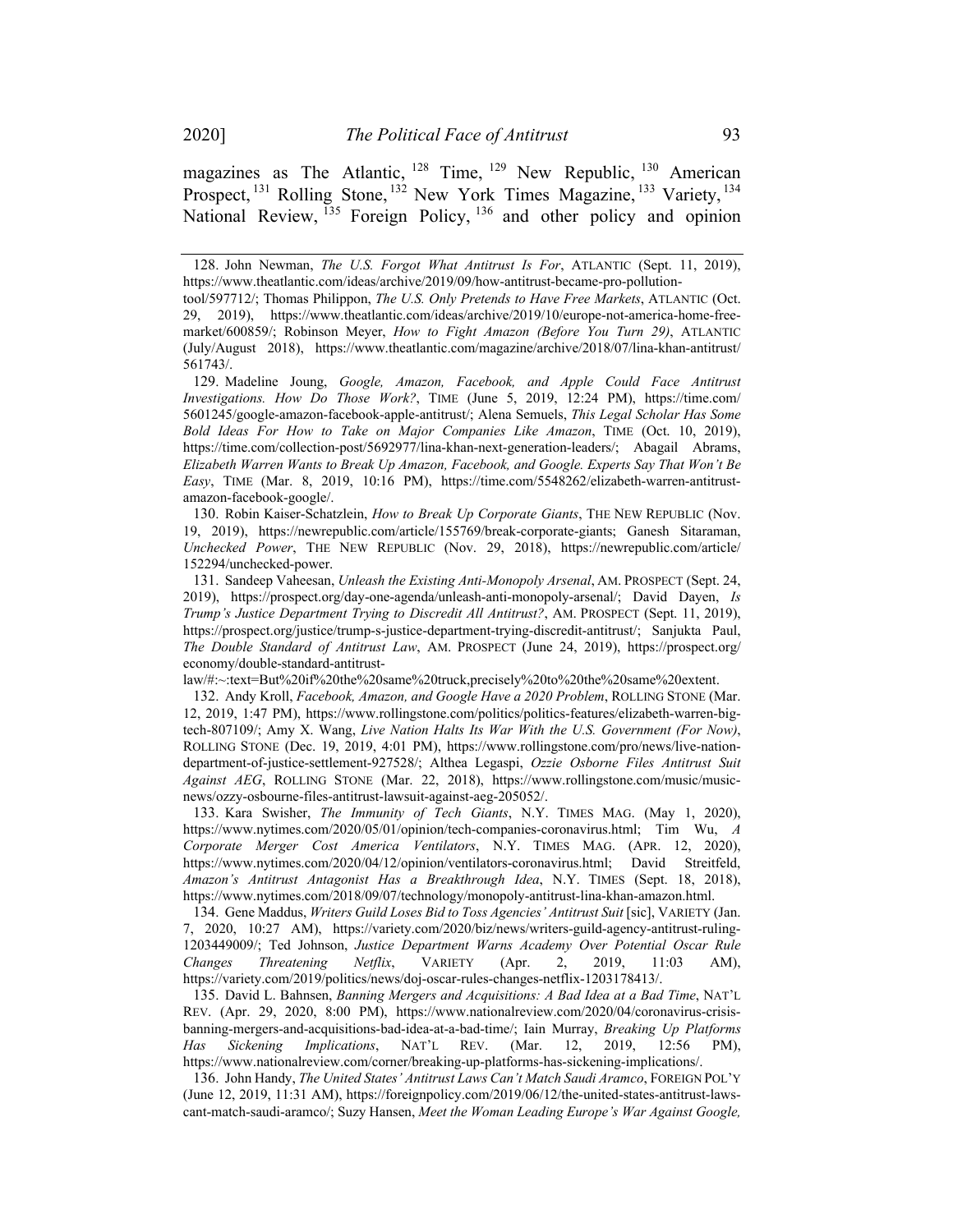magazines have all run recent stories or profiles of individuals involved in antitrust issues. Before the COVID-19 pandemic effectively monopolized press coverage in the United States, there were thirty-three antitrust related stories on the front page of the New York Times or the front page of its business section over a three-month period in late 2019.137 A majority of the stories focused on tech giants such as Apple, Microsoft, Google, Amazon, and Facebook. <sup>138</sup> In addition, the New York Times also covered stories about mergers, merger policy, local issues such as the Chicago taxi market, and various smaller industries.<sup>139</sup> This is separate from coverage during the same period of campaign issues and candidate statements relating to the field.

A similar increase in coverage during this same period can be observed anecdotally in more business-oriented publications; more local newspapers; as well as radio and television.<sup>140</sup> Web pages and social media accounts on these issues have similarly proliferated on all ideological perspectives.<sup>141</sup>

Lobbying and public policy groups are growing in number and influence. Beyond the traditional trade associations and general think tanks, there are now a number of active groups with antitrust as a large part of their focus. These include the Open Markets Institute,<sup>142</sup> American Antitrust Institute,<sup>143</sup> Anti-Monopoly Fund, <sup>144</sup> Institute for Self-Reliance, <sup>145</sup> Public Citizen, <sup>146</sup> Public Knowledge, <sup>147</sup> Demos, <sup>148</sup> and the International Center for Law and Economics.<sup>149</sup>

Antitrust is similarly flourishing as a professional and academic field. One can see increased law school academic hiring in the field for the first time in decades. Academic institutes and centers abound with a wide variety of perspectives ranging from libertarian to enforcement oriented.<sup>150</sup> Most

Gazprom, and Apple, FOREIGN POL'Y (Mar. 18, 2016), https://foreignpolicy.com/2016/03/18/theface-of-justice-margrethe-vestager-eu-google-gazprom-antitrust/.

<sup>137.</sup> Survey conducted by authors. Results available upon request.

<sup>138</sup>. Id.

<sup>139</sup>. Id.

<sup>140</sup>. See, e.g., PBS Frontline, Amazon Empire: The Rise and Reign of Jeff Bezos, PBS (Feb. 18, 2020), https://www.pbs.org/wgbh/frontline/film/amazon-empire/.

<sup>141</sup>. Compare TRUTH ON THE MKT., https://truthonthemarket.com/, with OPEN MKT. INST., https://openmarketsinstitute.org/.

<sup>142.</sup> OPEN MKT. INST., https://openmarketsinstitute.org/ (last visited May 7, 2020).

<sup>143.</sup> AM. ANTITRUST INST., https://www.antitrustinstitute.org/ (last visited May 7, 2020).

<sup>144.</sup> The Anti-Monopoly Fund is a project sponsored by the Economic Security Project designed to fund organizations whose goal is to pursue anti-monopoly enforcement and policy. See Economic Security Project, Introducing the Anti-Monopoly Fund, MEDIUM (Oct. 17, 2019), https://medium. com/economicsecproj/introducing-the-anti-monopoly-fund-306a82499ecf.

<sup>145.</sup> INST. FOR SELF-RELIANCE, https://ilsr.org/ (last visited May 7, 2020).

<sup>146.</sup> PUBLIC CITIZEN, https://www.citizen.org/ (last visited May 7, 2020).

<sup>147.</sup> PUBLIC KNOWLEDGE, https://www.publicknowledge.org/ (last visited May 7, 2020).

<sup>148.</sup> DEMOS, https://www.demos.org/ (last visited May 7, 2020).

<sup>149.</sup> INT'L CTR. FOR L. AND ECON., https://laweconcenter.org/ (last visited May 7, 2020).

<sup>150.</sup> THURMAN ARNOLD PROJECT, https://som.yale.edu/faculty-research-centers/centersinitiatives/thurman-arnold-project-at-yale (last visited Jan. 6, 2021); INTERNATIONAL CENTER FOR LAW & ECONOMICS, https://laweconcenter.org/ (last visited Jan. 6, 2021); INSTITUTE FOR